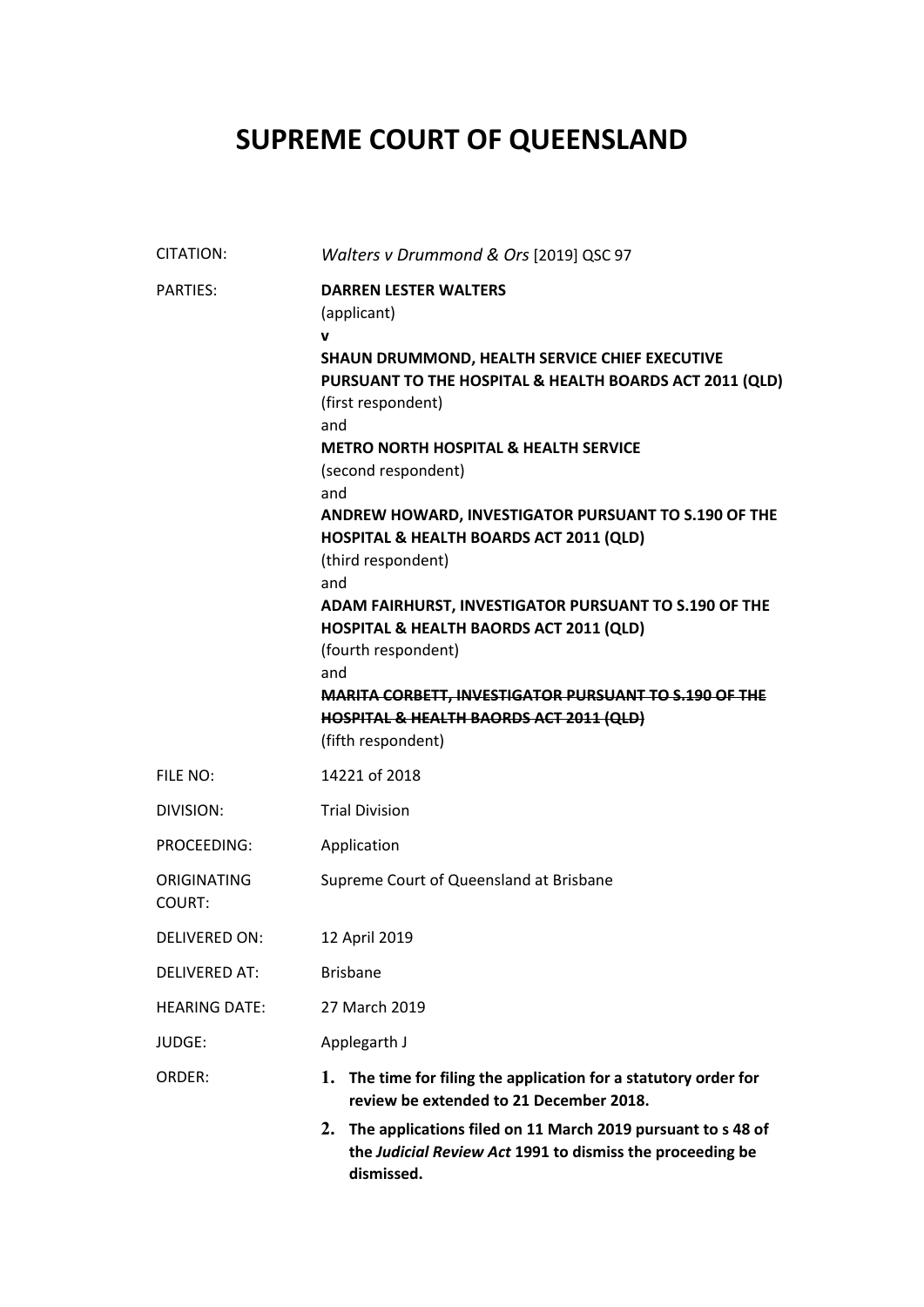- **3. The respondents pay the applicant's costs of and incidental to the applications filed 11 March 2019 to be assessed on the standard basis.**
- CATCHWORDS: ADMINISTRATIVE LAW JUDICIAL REVIEW REVIEWABLE DECISIONS AND CONDUCT – DECISIONS TO WHICH JUDICIAL REVIEW LEGISLATION APPLIES – MEANING OF DECISION – REPORTS AND RECOMMENDATIONS – where the applicant was the subject of an investigation under the *Hospital and Health Boards Act* 2011 (Qld) – where adverse findings were made against the applicant in the investigation report – where the applicant argues that the report was an essential precondition to the first respondent taking action against him – whether the report constitutes a decision under an enactment for the purposes of the *Judicial Review Act* 1991 (Qld)

*Hospital & Health Boards Act* 2011 (Qld) s 199(1), s 199(8) *Judicial Review Act* 1991 (Qld) s 4, s 6, s 26(1)(b), s 48, pt 3, pt 5 *Public Service Act* 2008 (Qld) s 187(1), s 189(1) *Uniform Civil Procedure Rules* 1999 (Qld) r 577

*Ainsworth v Criminal Justice Commission* (1992) 175 CLR 564; [1992] HCA 10, cited

*Australian Broadcasting Tribunal v Bond* (1990) 170 CLR 321; [1990] HCA 33, cited

*BHP Coal Pty Ltd v Treasurer and Minister for Trade and Investment* [2017] QSC 326, cited

*Dunstan v Orr* (2008) 217 FCR 559; [2008] FCA 31, considered *Edelsten v Health Insurance Commission* (1990) 27 FCR 56, cited *Griffith University v Tang* (2005) 221 CLR 99; [2005] HCA 7, cited

*Hoffman v Queensland Local Government Superannuation Board*  [1994] 1 Qd R 369, cited

*Kuku Djungan Aboriginal Corporation v Christensen* [1993] 2 Qd R 663, cited

*Vega Vega v Hoyle & Ors* [2015] QSC 111, considered

*Waratah Coal Pty Ltd v Nicholls* [2013] QSC 68, cited

*Wells v Carmody & Anor* [2014] QSC 59, cited

COUNSEL: J E Murdoch QC and S T Farrell for the applicant A L Wheatley for the first and second respondents R P S Jackson QC and P C Williams for the third, fourth and fifth respondents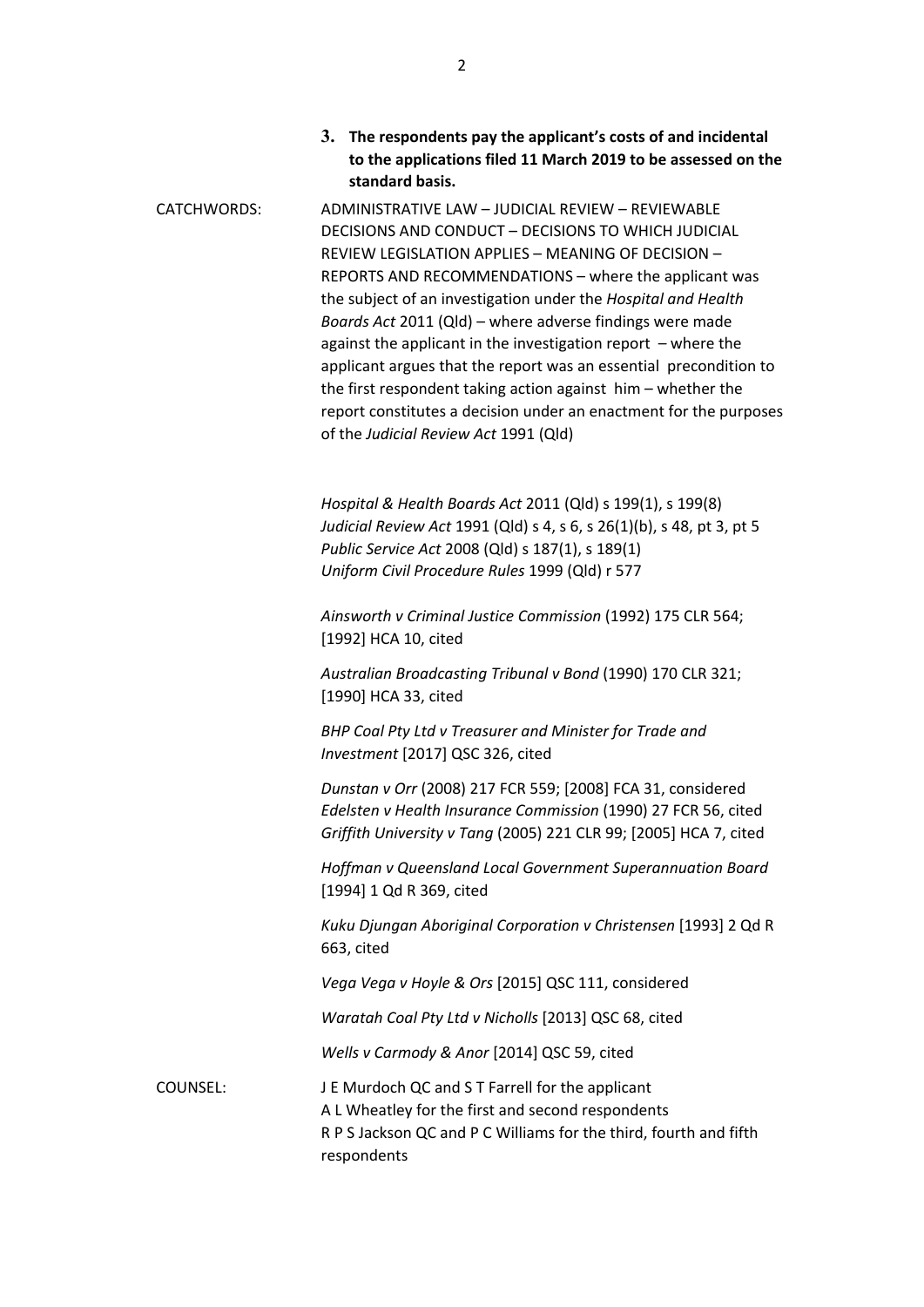| SOLICITORS: | Franklin Athanasellis Cullen for the applicant         |
|-------------|--------------------------------------------------------|
|             | Clayton Utz for the first and second respondents       |
|             | McInnes Wilson Lawyers for the third, fourth and fifth |
|             | respondents                                            |

[1] The applicant seeks judicial review of a report prepared by the third and fourth respondents ("the BDO Report") and decisions of the first respondent on behalf of the second respondent, including a decision dated 24 September 2018 to suspend him from duty. The hearing is set down for three days in June. The respondents separately apply to have the proceeding dismissed pursuant to s 48 of the *Judicial Review Act* 1991 (Qld) ("*JRA*"). Their applications are brought essentially on the ground that the relevant decision is not a "decision" to which the *JRA* applies. The issue is whether I should exercise my discretion to dismiss the proceeding at this stage, or, instead, permit it to proceed to a final hearing.

### **Background**

- [2] The applicant is the Director of Cardiology at the Prince Charles Hospital ("PCH") which is part of the Metro North Hospital & Health Service ("MNHHS") run by the second respondent, of which the first respondent is Chief Executive.
- [3] The applicant is an eminent cardiologist and has been Director of Cardiology at the PCH since 2005. He is also a Professor of Medicine (Preeminent Senior Medical Officer) at the University of Queensland. Prior to his suspension he had a heavy clinical, teaching and research workload at PCH, and one of the busiest workloads in the Cardiologist Unit. The unit has become one of the largest cardiac units of its type in the country, with an operating annual budget of around \$78 million and employing the equivalent of 356 staff.
- [4] About 85 per cent of the applicant's time at PCH involved performing clinical work for patients. He also helped train other clinicians. The balance of his time was spent managing research grants and projects, and general management responsibilities related to the medical aspects of the Cardiology Program. His role did not include business management, however, at a high level he was accountable for ensuring that the Cardiology Department operated in line with departmental budgets.
- [5] Because of his concern over the differences in health and life expectancy between indigenous and non-indigenous Australians, especially those living in remote areas, the applicant proposed in 2005 a program to address this health outcome gap, with the goal of improving the cardiovascular health of indigenous Australians in remote areas. The Indigenous Cardiac Outreach Program ("ICOP") involves cardiac clinicians and support staff travelling to remote centres to conduct clinics. The applicant helped secure government funding to establish the program, and it commenced operations in 2007.
- [6] The second respondent employed the ICOP State Manager and other project officers. The State Manager reported to the Cardiology Program's Business Manager, who in turn reported to: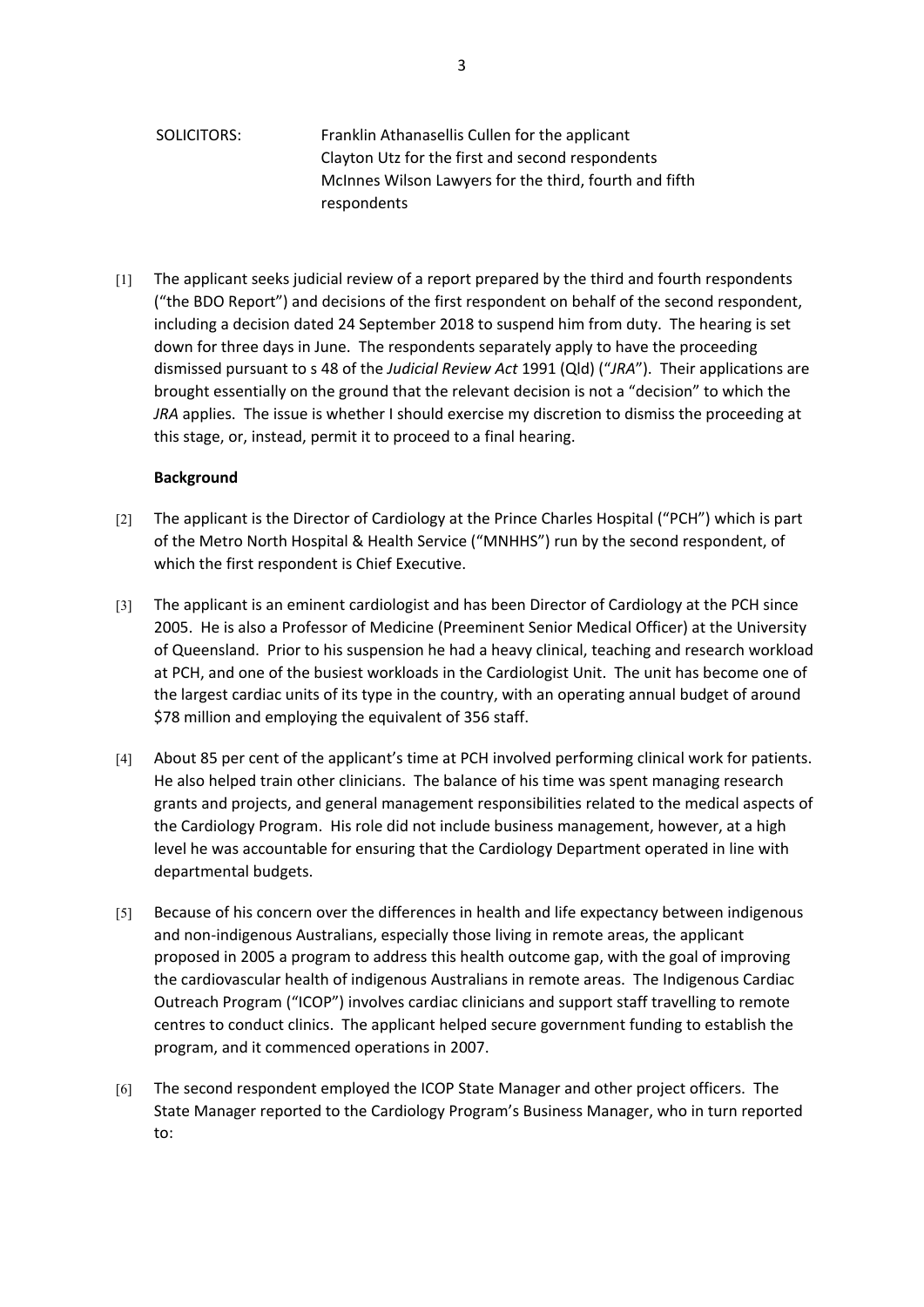- (a) the PCH's Finance Manager, who reported to the PCH's Executive Director; and separately to
- (b) MNHHS's Finance Director, who reported to MNHHS's Chief Finance Officer, who in turn reported to MNHHS's Chief Executive.

The ICOP State Manager reported to the applicant about clinical matters.

[7] Over the years there were organisational changes and MNHHS proposed that the ICOP State Manager notionally report to the applicant. At this time the applicant spoke to the Executive Director of PCH and said words to the following effect:

> "I do not have the necessary expertise and training, or access to the software and computing systems, to oversee ICOP's business and financial functions. The ICOP State Manager and the Business Manager must continue to manage ICOP's business and financial affairs, as they always have."

- [8] According to the applicant, the Executive Director of PCH agreed and ICOP's State Manager and Business Manager continued to manage and be responsible for ICOP's business, financial and administrative affairs between 2015 and 2018. Notably, in an email on 21 February 2017, PCH's Human Resources Manager said that she had spoken to the Executive Director and, amongst other things, he had confirmed that the "Business Manager is responsible for Financial Oversight of ICOP program".
- [9] Issues arose about the administration of ICOP and investigations followed. A decision was made that an external investigation be undertaken. On 23 March 2018 the third, fourth and fifth respondents were each appointed by the first respondent as an investigator pursuant to s 190 of the *Hospital & Health Boards Act* 2011. Each is employed by BDO (Qld) Pty Ltd. The third respondent is also a director and partner of the associated partnership. The fourth respondent is employed as a senior manager by BDO. The fifth respondent is also a director and partner of BDO. Although she was appointed as a health service investigator in respect of the subject of the proceeding, she played no role in the investigation or report provided by BDO. As a result, I ordered by consent on 27 March 2019 that she be removed as a party.
- [10] Eventually the investigation was completed and a report dated 17 August 2018 set out what was described as "the BDO findings from our investigations, analysis and relevant inquiries undertaken."
- [11] Section 199(1) of the *Hospital & Health Boards Act* 2011 requires a health service investigator to prepare and provide a report to the appointer for each health service investigation. Section 199(8) applies to a report provided to a health service chief executive, such as the first respondent, after an investigation. Section 199(8) states:

"After considering the report, the chief executive or the health service chief executive may take the action he or she considers appropriate in relation to the matters identified in the report."

[12] After receiving the BDO Report and considering it, the first respondent, by notice dated 24 September 2018, advised that the applicant was, subject to his response, liable to discipline under the *Public Service Act* 2008 (Qld) ("*Public Service Act*") and MNHHS policies for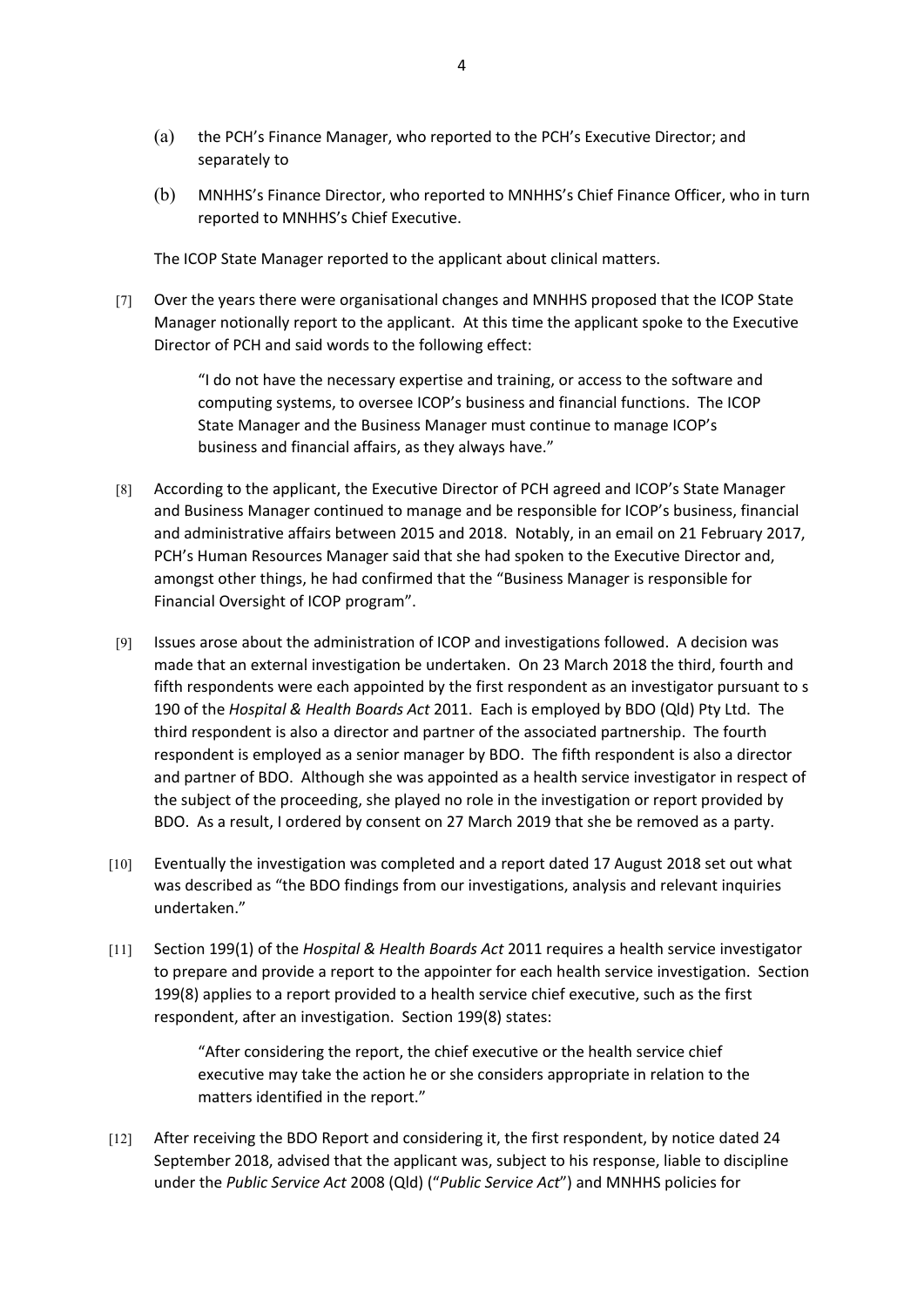"maladministration", as found in the BDO Report. The first respondent also notified the applicant that he was suspended from duty under s 189(1) of the *Public Service Act*.

- [13] The applicant's suspension clearly was based on the BDO Report. Incidentally, the *Public Service Act* does do not use the term "maladministration". This is a term that can be found in the *Ombudsman Act* (which is irrelevant for present purposes) but which the BDO Report chose to use.
- [14] The applicant's suspension has had adverse effects upon his career and reputation, not to mention the operation of the PCH Cardiology Unit and its patients.
- [15] The BDO Report was not concerned with any aspect of the applicant's clinical work for patients, his oversight and training of other clinicians or his research work. It made no adverse findings against him in respect of clinical issues. There were clinical duties at PCH that the applicant was ready, willing and able to perform, namely providing treatment to patients on his list. There was no end date to the applicant's suspension. A large number of employees at PCH have petitioned the Chair of the Board of the second respondent and politicians with their concerns about the applicant's suspension, including the loss of his clinical leadership, mentoring and skills from the cardiac program and an increase in waiting times for patients to have urgent surgical interventions.
- [16] Although the applicant was suspended on "normal pay", because of his suspension he has not been able to work the overtime hours and other hours that attract loadings at PCH and has not been able to earn fees that he had expected to earn for private practice work and consulting work. He has been able to undertake some private practice work at a private hospital since October 2018. However, there is a complicated accounting process for income he earns from such a source to be deducted from his "normal pay". The financial losses he has suffered since October 2018 are still being assessed.
- [17] Apart from any financial loss suffered as a result of the applicant's suspension, the applicant says that the first respondent's suspension of him has damaged his professional and personal reputation. He has been the subject of incomplete and inaccurate reports in *The Courier Mail* about the facts of this case. Because of his confidentiality obligations, he has not been able to defend himself in public against the "maladministration" allegations which he says are fatally flawed and without substance. The fact that he has been suspended is widely known and has tarnished his reputation in the cardiology community and more broadly.
- [18] By notice dated 23 October 2018 the first respondent, on behalf of the second respondent, invited the applicant to respond to the "maladministration" allegations contained in the BDO Report. By various letters the first respondent has confirmed the applicant's suspension.

#### **The BDO Report**

[19] Certain allegations that arose in the course of the investigation were found to be unsubstantiated. The relevant part of the BDO Report in issue in this proceeding relates to one aspect of the ICOP. An agreement was negotiated between the second respondent and a federal entity known as CheckUp in relation to outreach services. This involved the completion of an electronic Local Visit Report ("LVR") claiming reimbursement. Issues had arisen in the past about the involvement of administrative staff in the outreach program undertaking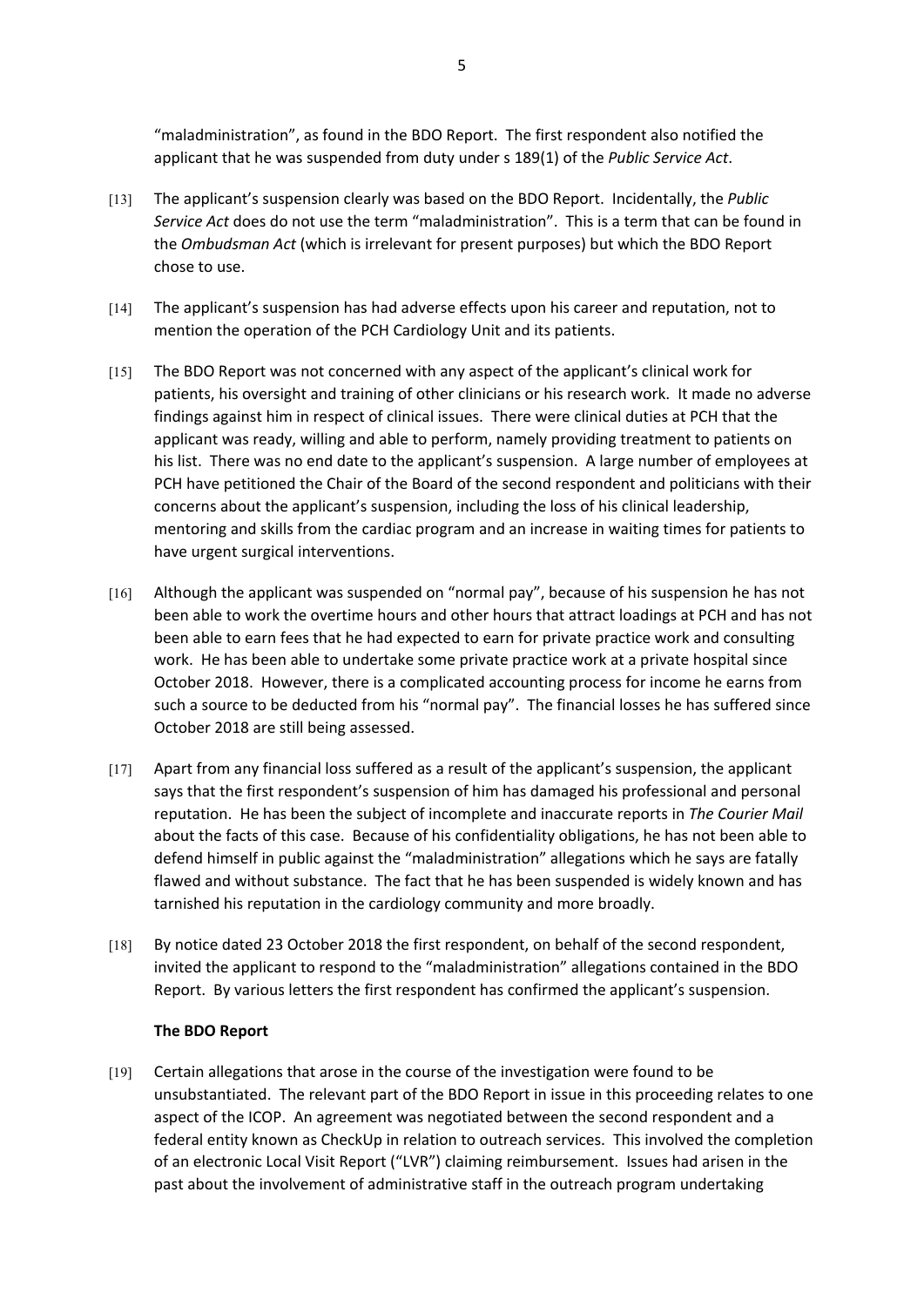certain tasks. This led to errors in the LVRs. An internal audit in 2015 concluded that the applicant held "a vast number of other obligations and [had] little time to dedicate to the verification and scrutiny of ICOP expenditure". In late 2015 the applicant sent a memorandum to the then ICOP manager about corrective action. He also wrote to the Executive Director of PCH about matters concerning the incorrect identification of some staff members as nurses on forms.

- [20] As the applicant explained to the third respondent when interviewed on 21 June 2018, he directed the State Manager and the Business Manager to resolve the issues identified in 2015 and did not have the capacity to be involved in the detail of the financials and the day to day operations of ICOP. He expected and hoped the second respondent would resolve the issues identified in the 2015 report.
- [21] Despite this, the BDO Report concluded that the applicant was responsible for ICOP and that his actions were "maladministration". Despite the reference to "the actions of" the applicant, the relevant acts attributed to the applicant, so far as one can understand the report, are omissions or alleged neglect concerning governance in failing to ensure that others addressed errors and mistakes in LVRs that have been lodged in recent years.
- [22] Remarkably, the BDO Report, having accused the applicant of "maladministration" on a basis which the applicant contends is deeply flawed and unfair, went on to address s 15 of the *Crime and Corruption Act* 2001 and the definition of corrupt conduct. One element of the definition that applied at the relevant time required the conduct to be "engaged in for the purpose of providing a benefit to the person or another person or causing a detriment to another person". The BDO Report refers to the financial benefit in LVR reimbursement from CheckUp for employees who would not be defined as a "cardiology health worker". The BDO Report notes that ICOP did not claim reimbursement for the administrative officers from other funding sources. Assuming a net benefit to ICOP as a result of these errors, the BDO Report seems to insinuate that the alleged conduct of the applicant was "engaged in for the purpose of providing" such a benefit. This involves peculiar reasoning. The applicant's case is that such an allegation is flawed, unfair and lacks evidence. His case seems very strong since the relevant conduct of which he was accused by BDO in respect of governance of ICOP was neglect. The BDO Report does not explain on what possible basis it could be concluded that an omission or lapse in governance (as distinct from some positive and purposeful act) could possibly have been engaged in by the applicant "for the purpose of providing" a benefit to ICOP. I leave to one side the additional problem under s 15(1)(d) as to whether such neglect would, if proved, be a criminal offence or a disciplinary breach providing reasonable grounds for terminating the applicant's services.
- [23] In short, the BDO Report's findings of "maladministration" against the applicant in respect of governance of ICOP in relation to LVRs and its insinuation that the applicant engaged in corrupt conduct through an omission in governance are extremely damaging to the applicant's career, professional standing and hard-earned reputation.

### **Alleged flaws in the BDO Report**

[24] Because the BDO Report was a precondition to the exercise of power under s 199(8) and was fundamental to the decision of the first respondent to suspend the applicant on 24 September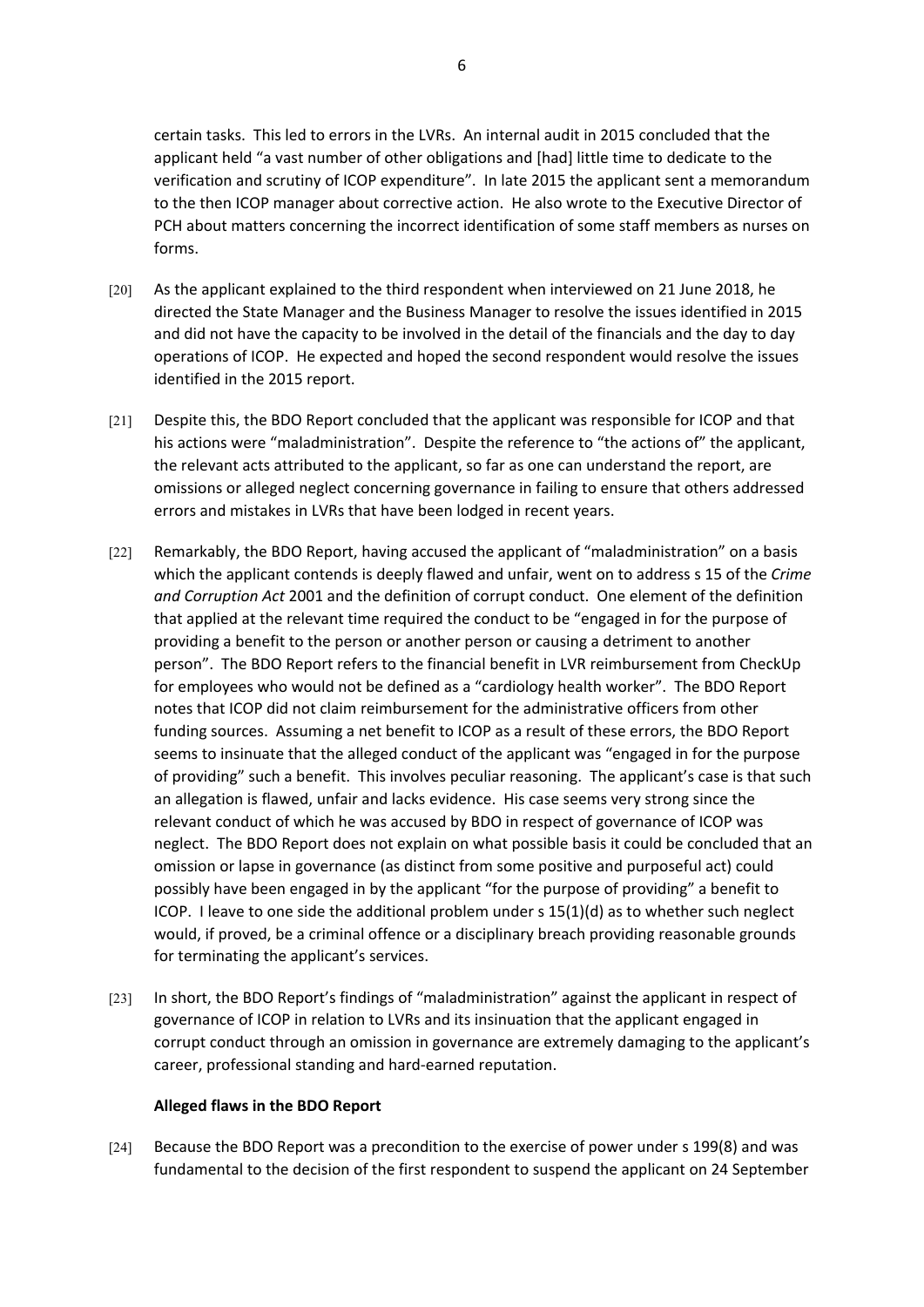2018, its alleged flaws are relevant to the applicant's case and the utility of the matter proceeding to a hearing against all of the respondents. The alleged flaws in the BDO Report can be summarised briefly for the purposes of this interlocutory application, which is not a hearing on the merits. A summary will suffice, particularly because the respondents do not apply to dismiss the proceeding against them on the grounds that it is frivolous or vexatious.

- [25] The applicant contends that the BDO Report in making erroneous findings about "maladministration" against him and in making observations about corrupt conduct is deeply flawed and the product of a flawed process. Of course, the fact that the BDO Report made erroneous findings of fact is not itself a ground for judicial review. For example, the fact that it allegedly made errors in relation to the limited range of ancillary duties performed by administrative officers in taking details of height and weight, taking blood pressure and doing "blood-pricking" to obtain blood sugar levels and that their flexible job descriptions permitted them to perform such ancillary duties may be, if proved, an unfortunate factual error. The alleged errors are, however, more fundamental and are said to be the product of a flawed process. The third and fourth respondents are alleged to have failed to interview critical witnesses, including the Human Resources Manager at PCH, Ms Leighton, who the applicant repeatedly emphasised with the investigators needed to be interviewed because of her knowledge of the organisational structure of ICOP and the manner in which business and financial matters were managed. Mr Williams, the Executive Director at PCH, was interviewed, but not by either of the appointed investigators. It is said that, perhaps because of this, he was not asked to comment in relation to the demarcation of responsibility for the implementation of the 2015 audit report, a central issue to the allegation of maladministration. These and other flaws in the investigative process are said to have led the investigators to not obtain evidence from witnesses about the financial roles played within ICOP, the use of administrative staff for low-grade tasks within a clinical setting and the assignment of governance responsibility after 2015. By failing to interview these witnesses, the investigators are said to have reached a factually false conclusion about the ICOP organisational structure, the functioning of ICOP clinics and the role of the applicant.
- [26] A related failure to accord procedural fairness is said to be the failure of the investigators to particularise or put the allegations of maladministration (which the report found established) to the applicant.
- [27] BDO's failure to interview witnesses and otherwise to understand the ICOP organisational structure is said to have resulted in a finding that the applicant was ultimately responsible for financial governance of ICOP when in fact, according to the applicant, the relevant business and financial responsibility for the program lay with the Business Manager at the PCH, who then reported through the managerial chain leading to the first respondent. The failure of the investigators to interview critical witnesses, including Ms Leighton, so as to establish the organisational structure and lines of reporting is said to have involved a denial of procedural fairness and other errors. For example, the failure to take into account ICOP's true organisational structure is alleged to have been a failure to consider a relevant matter.
- [28] If the applicant is correct about these matters, then any administrative neglect (or "maladministration" to use the term adopted the BDO Report) would be with line managers employed by the second respondent, and ultimately with the first respondent. This gives rise to another aspect of the applicant's claim against BDO, namely that a partner of BDO is a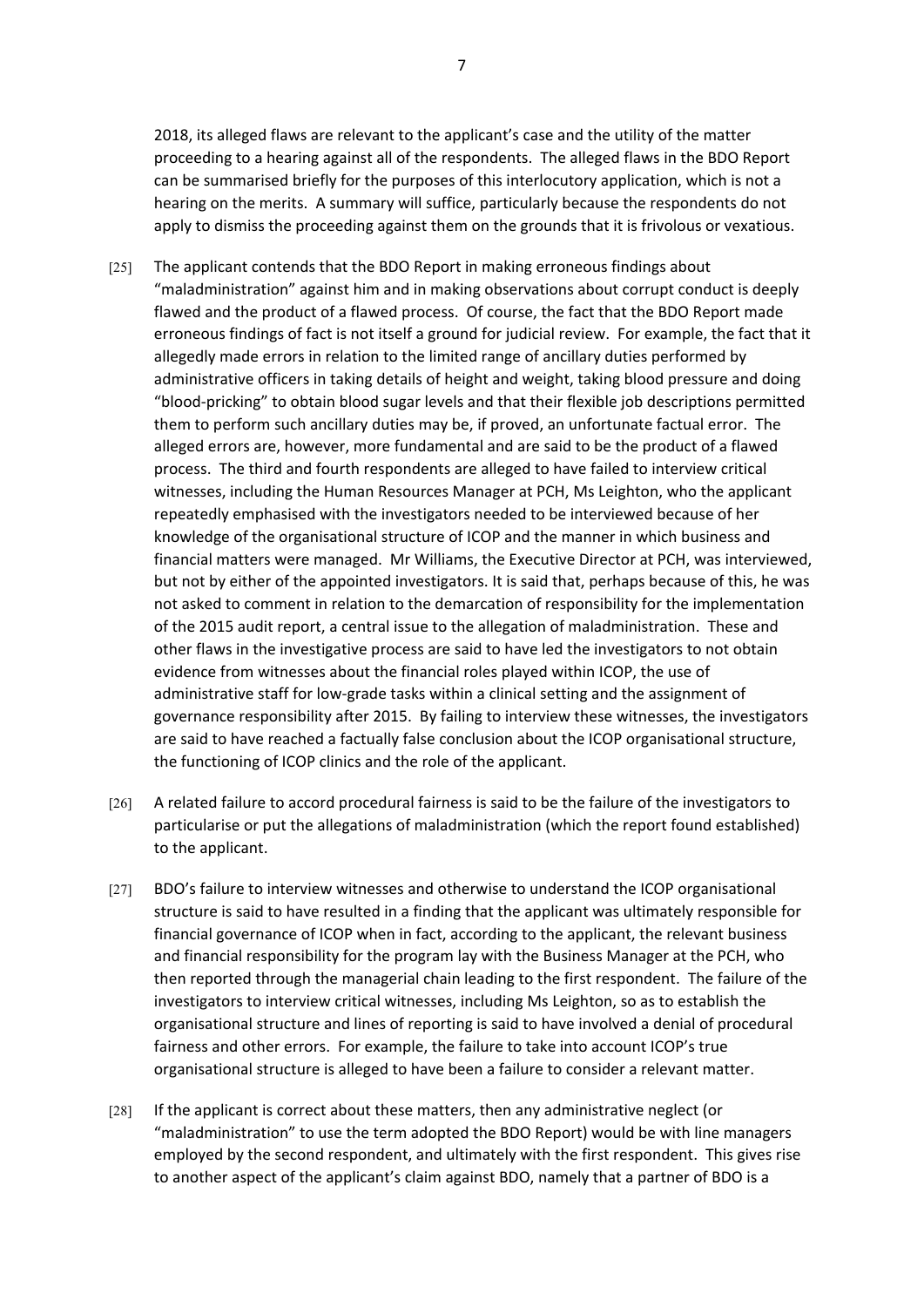member of the Board of the second respondent. The applicant alleges a conflict of interest and a reasonable apprehension of bias because it was in the interests of the first respondent and the second respondent (of which a BDO partner was a Board member after 18 April 2018) to see themselves exonerated of wrongdoing or mismanagement by the report, and this could only occur if blame was laid at the feet of the applicant.

- [29] Finally, insofar as the BDO Report made observations about corrupt conduct, the applicant's case is that there was no evidence that he engaged in the alleged conduct, let alone for the purpose described. In addition, even if the highly contested factual findings made by the investigators about the roles and responsibilities within ICOP were correct, the alleged negligent oversight identified in the report could not be described as engaging in conduct "for the purpose of providing a benefit". There was no evidence of any such intent and, in any case, the persons doing the work were entitled to be paid for their work from one source or another.
- [30] In short, the applicant's case in respect of the BDO Report is that it is deeply flawed, liable to be set aside on judicial review grounds and the product of a denial of natural justice which led to findings and observations about the applicant which are highly damaging to his reputation. The last matter, namely a denial of natural justice, might found at least a remedy by way of declaration in accordance with *Ainsworth v Criminal Justice Commission*. 1

# **The s 48 application by the third and fourth respondents**

- [31] In an application filed 11 March 2019 and amended with my leave on 27 March 2019, the third and fourth respondents apply for the proceeding against them to be dismissed on the ground that there is no reasonable basis for the application as against them and it would be inappropriate for it to be continued. The essence of their argument is that the BDO Report is not a "decision" to which the *JRA* applies. Part of their argument is that the BDO Report was not a condition precedent to a final determination which affected the applicant's legal rights. In particular, the report is said to not be a necessary precondition to any disciplinary decisions which might ultimately be made, and it was not mandatory for the first respondent to consider the report before exercising the power to suspend on 24 September 2018. The fact that a health service investigator's report is something that is required to be considered in respect of a decision under s 199(8) of the *Hospital & Health Boards Act* 2011 is submitted by the third and fourth respondents to be irrelevant. Finally, and in the alternative to these legal arguments about whether the report is amenable to judicial review under the *JRA*, the third and fourth respondents submit that where there is a continuing disciplinary proceeding under the *Public Service Act*, there is no utility in the Court considering whether judicial review of the BDO report might be available. It is submitted to be a waste of the parties' and the Court's resources, and that any attack on the BDO Report should properly be considered "where it is of some practical effect and not simply for academic interest".
- [32] In response, the applicant submits that the BDO Report is a condition precedent to the first respondent's exercise of power under s 199(8) of the *Hospital & Health Boards Act* 2011, and

<sup>1</sup> (1992) 175 CLR 564; [1992] HCA 10 ("*Ainsworth*").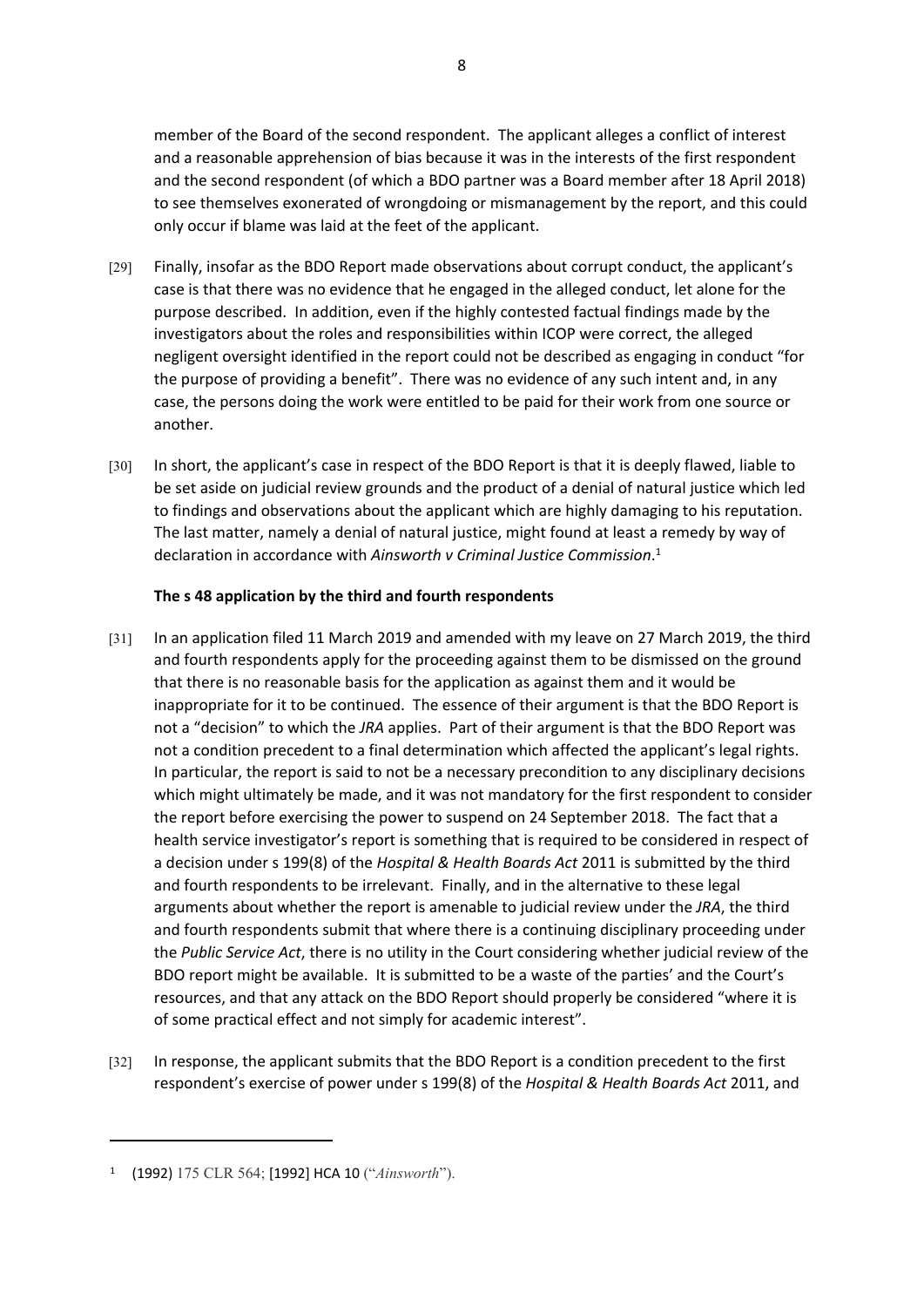that the position is analogous to the situation considered in Vega Vega v Hoyle,<sup>2</sup> in which a report delivered by a health service investigator pursuant to s 199 constituted a reviewable decision. The BDO Report is submitted to have been a "foundational consideration" for the action taken by the first respondent, including his decision to suspend the applicant on 24 September 2018, each of his subsequent decisions confirming that suspension and the notice given on 23 October 2018 (which the applicant describes as a "show cause" letter) which invited the applicant to explain why he should not be disciplined for the maladministration found by the health service investigators.

[33] In simple terms, the applicant's case is that the BDO Report determined that the applicant had engaged in maladministration, and the report was a precondition to the first respondent taking action under s 199(8). That action included the suspension decision on 24 September 2018 and other decisions, including the decision to advise the applicant that day that, subject to his response, he was liable to discipline under the *Public Service Act*. His case is that the BDO Report is a "decision" for the purposes of the *JRA*. In any event, he seeks to engage the Court's jurisdiction to grant declaratory relief. This is on the basis that a denial of natural justice or procedural fairness which led to a report that was damaging to his reputation may justify declaratory and other relief to remedy it.<sup>3</sup>

### **A decision to which the JRA applies**

[34] Section 4 of the *JRA* relevantly defines "a decision to which this Act applies" as:

"A decision of an administrative character made, proposed to be made, or required to be made, under an enactment (whether or not in the exercise of a discretion)."

### Section 6 of the *JRA* states:

# "**6 Making of report or recommendation is making of a decision**

If provision is made by an enactment for the making of a report or recommendation before a decision is made, the making of the report or recommendation is itself taken, for the purposes of this Act, to be the making of a decision."

[35] The meaning of "decision" and "under an enactment" in a provision like s 4 has been illuminated by leading authorities such as Australian Broadcasting Tribunal v Bond<sup>4</sup> as to the meaning of "decision" in the context of the *Administrative Decisions (Judicial Review) Act* 1977 (Cth) and by *Griffith University v Tang<sup>5</sup>* as to when a decision is to be regarded as having been made "under an enactment" within the meaning of s 4 of the *JRA*. As to the latter, *Tang* establishes that a decision will be made "under an enactment" if it:

<sup>2</sup> [2015] QSC 111 (*"Vega Vega*").

<sup>3</sup> *Ainsworth*.

<sup>4</sup> (1990) 170 CLR 321; [1990] HCA 33 ("*Bond*").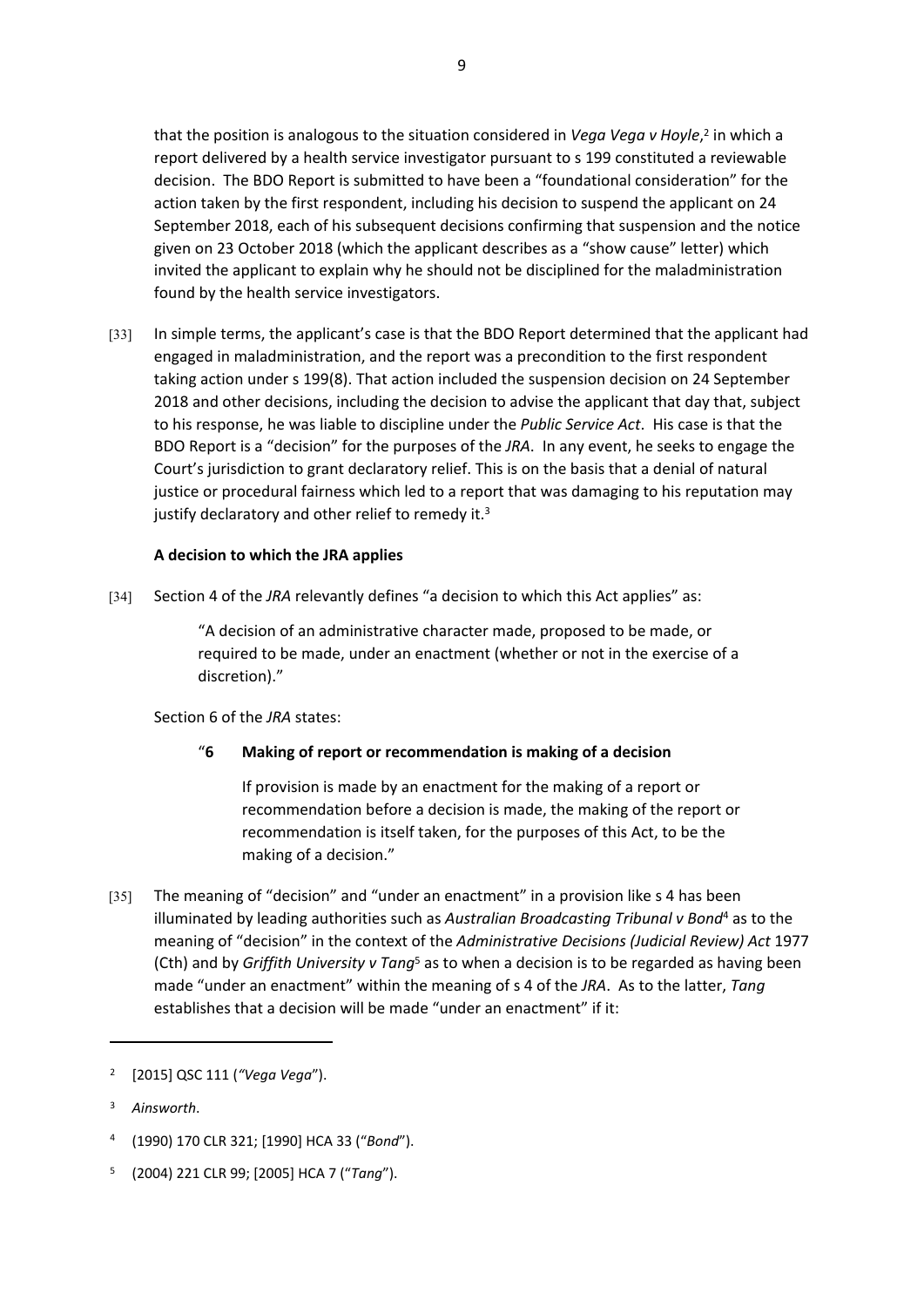- (a) is expressly or impliedly required or authorised by the enactment; and
- (b) confers, alters or otherwise affects legal rights or obligations.<sup>6</sup>
- [36] To qualify as a "decision" for the purposes of a provision like s 4 of the *JRA*, the decision must be final or operative and determinative, at least in a practical sense, of the issue of fact falling for consideration.<sup>7</sup> An essential quality of a reviewable decision is that it be a substantive, rather than a procedural, determination.<sup>8</sup>
- [37] As to a report, prerogative relief by way of *certiorari* did not lie in the case of a report that "has, of itself, no legal effect and carries no legal consequences".<sup>9</sup> This principle was applied in *Ainsworth* in the case of a report prepared by the Criminal Justice Commission about the poker machine industry which contained adverse comments about certain individuals. The High Court declined relief by way of *mandamus* and *certiorari*. *Mandamus* was inappropriate as the Commission was under no statutory duty to investigate and report about the persons against whom adverse comments were made. *Certiorari* did not lie because the report made and delivered by the Commission did not, of itself, have legal effect or carry legal consequences. Instead, the High Court made declarations about the failure of the Commission to observe the requirements of procedural fairness.<sup>10</sup>
- [38] More generally, reports by commissions or other investigative bodies may be placed into one of two broad categories:
	- (a) those which must be taken into account by a decision-maker; and
	- (b) those which need not be taken into account.<sup>11</sup>

For example, the making and consideration of a report may be a condition precedent to the making of a decision.<sup>12</sup>

[39] In this matter, provision was made by s 199 of the *Hospital & Health Boards Act* for a health service investigator (in this case the third and fourth respondents) to prepare and provide a report to the appointer (in this case the first respondent). Section 199 required the making of the report. The Act provided for the making of a report before the chief executive took action in relation to the matters identified in the report. This is apparent from s 199(8), quoted above, which commences "After considering the report, the chief executive …"

- <sup>8</sup> *Bond* at 337*; Edelsten v Health Insurance Commission* (1990) 27 FCR 56 at 68.
- <sup>9</sup> *Ainsworth* at 580.
- <sup>10</sup> Ibid at 581, 597.
- <sup>11</sup> *Wells v Carmody* [2014] QSC 59 at [21].
- <sup>12</sup> This gives rise to the application of a provision such as s 3(3) of the *Administrative Decisions (Judicial Review) Act* 1977 (Cth) or s 6 of the *JRA*: see *Wells v Carmody* [2014] QSC 59 at [36]-[51] citing *Edelsten v Health Insurance Commission* (1990) 27 FCR 56.

<sup>6</sup> *Tang* at [79] – [80]; [89].

<sup>7</sup> *Bond* at 337.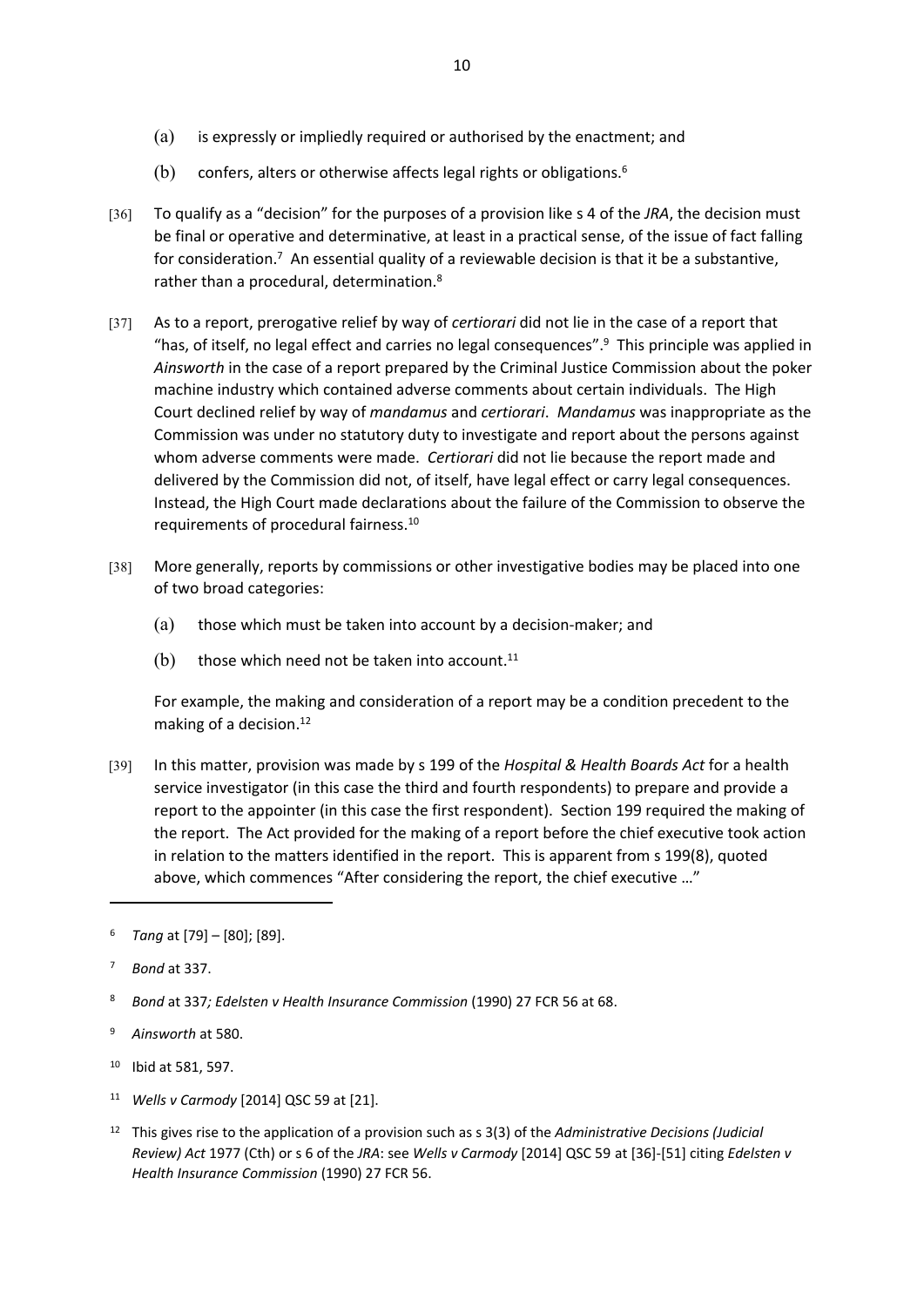[40] A similar issue arose in *Vega Vega*<sup>13</sup> in respect of a report to which s 199(5) applied. Section 199(5) provides:

11

"After considering the report, the chief executive may issue a direction to the Service."

Ann Lyons J observed that it was clear that s 199(5) made specific provision for a decision which might follow from the health service investigator and that no such decision can be made without consideration of the report. This made the report a precondition to such a decision. The same reasoning applies in this case. The report of the third and fourth respondents is a precondition to the making of a decision to take action under s 199(8). By virtue of s 6 of the *JRA*, the report is itself taken, for the purposes of the *JRA*, to be the making of a decision.

- [41] The decision must still qualify as one to which the *JRA* applies. It must have the essential quality of being substantive. Again, there is an analogy with the final report considered in *Vega Vega*. It was found to be determinative in relation to the issues of fact being investigated. The determinations, findings and recommendations of the investigators in that case were held to be decisions under an enactment because the regime of determinations which was required by s 199 was such that they constituted final decisions, including factual determinations about those matters. They were reports on matters within the expertise of the investigators, based on their investigations. Whilst the chief executive could decline to make a direction pursuant to s 199(5), that in no way affected the finality of the findings of the investigators. Also, the provision of a report was an essential prerequisite to any such action.
- [42] The applicant relies upon the decision in *Vega Vega* and submits that the report in this case is similarly "determinative" in respect of the factual findings made by the investigators, upon which the chief executive may (or may not) subsequently act. This submission should be accepted. The health service investigators in *Vega Vega*, informed by a clinical review, assessed matters about the clinical competence of the applicant in that case. I do not consider this to be a basis to distinguish that case from this. In this case, the investigators inquired into matters and made findings about the applicant's competence as an administrator. In both cases the investigator's report determined, at least in a practical sense, the matter about which the investigators had been required to make findings and report.
- [43] The next issue is whether the applicant's rights were affected by the provision of the report. In my view they were. The making of a report was an essential precondition to the taking of action by the chief executive under s 199. It exposed him to official action that the first respondent considered appropriate in relation to the matters identified in the report, including the taking of action affecting his employment, such as initiation of a disciplinary proceeding and suspension from performing his duties.
- [44] The report was made under an enactment, namely s 199 of the *Hospitals & Health Boards Act*. It was a precondition to the taking of action under s 199 by the first respondent and is itself taken to be the making of a decision. The decision, in the form of the report, was "final and

<sup>13</sup> [2015] QSC 111.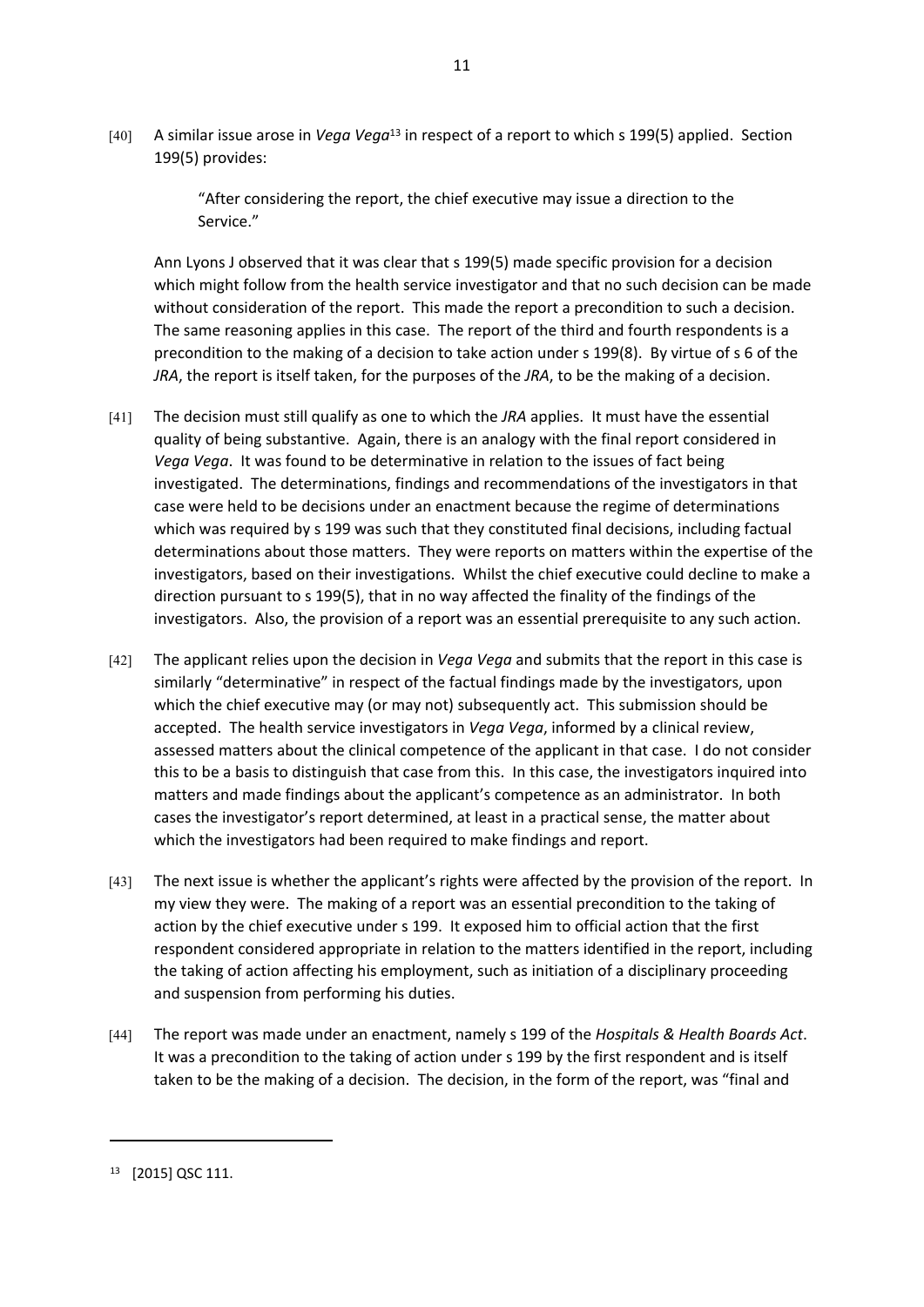operative".<sup>14</sup> In the language of *Bond*, it was a substantive determination and resolved, at least in a practical sense, a substantive issue that had called for investigation.<sup>15</sup>

- [45] The report was something that the first respondent was required to consider before taking action under s 199(8). The first respondent took action, including action purportedly authorised by s 189(1) of the *Public Service Act* to suspend the applicant. That decision and the decision communicated the same day that, subject to his response, the applicant was liable to discipline under the *Public Service Act* for alleged "maladministration" were clearly founded upon the BDO Report. In circumstances in which the first respondent took action on the basis of a health service investigator's report provided to him under s 199, I would not regard s 199 as irrelevant. The first respondent does not say that he took no action under s 199 and the circumstances strongly support the inference that he did. The action that he seems to have thought appropriate included the suspension of the applicant. The fact that s 189(1) of the *Public Service Act* conferred a power to suspend simply serves to identify from where the first respondent derived a specific power to suspend. It does not alter the fact that he was empowered by s 199(8) to take that action and whatever other action he thought appropriate. The position would be the same if the first respondent enjoyed a contractual power to suspend. The existence of that contractual power would not alter the fact that suspension action was authorised by s 199.
- [46] The applicant is justified in submitting that the BDO Report was a "foundational consideration" for the action taken by the first respondent, including his decision to suspend on 24 September 2018. I am not persuaded by the third and fourth respondents' submission that the disciplinary regime engaged under the *PSA* "has nothing to do with the regime under the Board's Act". In my view, the position is fairly simple and clear. The BDO Report was a statutory precondition to the first respondent taking action under s 199(8) of the *Hospital and Health Boards Act* 2011. The action which the first respondent decided to take included suspending the applicant on 24 September 2018. The action taken, including the suspension, was based on the BDO Report.
- [47] The fact that the *Public Service Act* does not state that it is mandatory to consider a health service investigator's report does not, in my view, alter matters. The BDO Report was a necessary precondition to the first respondent taking action under s 199(8) and the action he chose to take included action permitted by the *Public Service Act*.
- [48] In my view, the BDO Report is amenable to judicial review. It was a substantive determination of the matters about which it was required to report. The report was final and operative. It was a precondition to the exercise of power by the first respondent under s 199(8). The making of the report exposed the applicant to adverse action under s 199(8) and thereby affected his legal rights. That action included action that the first respondent was authorised to take either under the law of contract or under statutory powers governing suspension and discipline. The analogy with *Vega Vega* is strong.

#### **Declaratory relief**

<sup>15</sup> *Bond* at 337.

<sup>14</sup> *Bond* at 337; *Tang* at [61].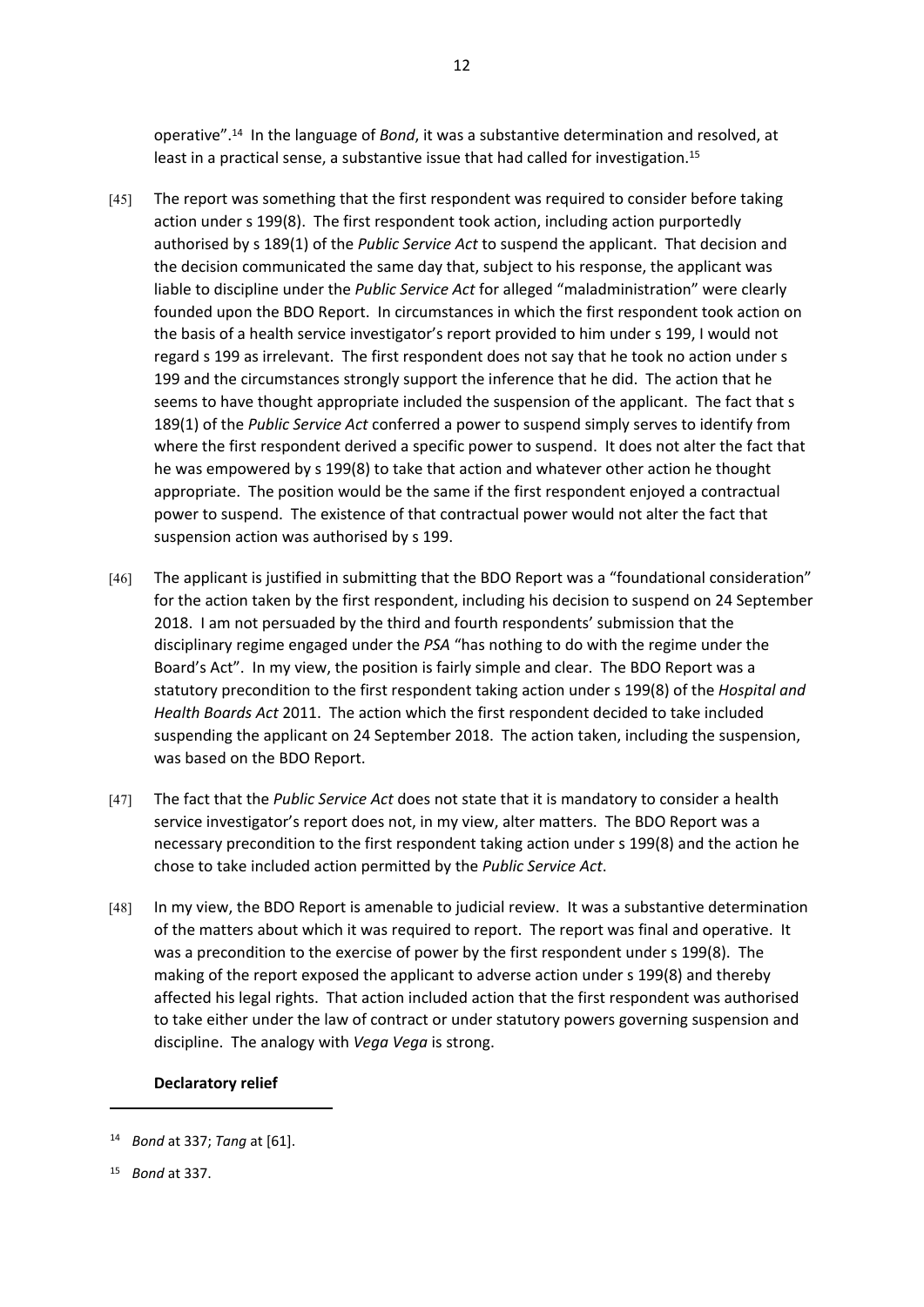[49] If I am wrong in concluding that the BDO Report is taken to be the making of a decision for the purposes of the *JRA* and is a decision to which the *JRA* applies, then, at the very least, the applicant's reputation was seriously affected by the report. If, as alleged, the report was made as a result of the applicant not being afforded natural justice/procedural fairness then *Ainsworth* is authority for the granting of declaratory relief. Personal reputation is wellestablished as an interest which should not be damaged by an official finding after a statutory inquiry, unless the person has been accorded natural justice/procedural fairness. As Brennan J (as his Honour then was) stated in *Ainsworth*:

13

"It is especially appropriate that judicial review should be available when the function conferred by statute is to inquire into and report on a matter involving reputation, even though the report can have no effect on legal rights or liabilities, for no remedy may otherwise be available to vindicate the damaged reputation."<sup>16</sup>

[50] Therefore, if I had concluded that the BDO Report was not a decision to which the *JRA* applied, I would not have dismissed the applicant's proceeding against the third and fourth respondents. To do so would have foreclosed the opportunity for him to seek declaratory relief in relation to an alleged breach of natural justice in respect of an official finding after a statutory inquiry, being a finding damaging to his reputation.

### **Should the discretion to dismiss the proceeding be exercised?**

- [51] It is strictly unnecessary for me to decide if the BDO Report is a decision to which the *JRA* applies. That is, however, my view. It is sufficient to conclude that there is a strong basis in law for that conclusion. In those circumstances, it would be a strong thing, indeed, to dismiss his proceeding against the third and fourth respondent. The discretion to dismiss is sought to be exercised primarily on the ground that "no reasonable basis for the application or claim is disclosed".<sup>17</sup> I am not persuaded that no reasonable basis for the application is disclosed. On the contrary, I am persuaded that the application does disclose a basis to engage the *JRA*. Although the report is not a statutory condition precedent under the *Public Service Act* for the taking of disciplinary action, it is a statutory condition precedent to the taking of action under s 199(8). In exposing the applicant to action authorised by s 199(8), including such action as the first respondent thought appropriate under the *Public Service Act*, the BDO Report affected the applicant's legal rights.
- [52] An additional discretionary consideration is that the application is brought fairly late in a proceeding which is well advanced and set down for a final hearing. The applicant's proceeding was filed on 21 December 2018. Although directions made by Mullins J on 7 February 2019 permitted the respondents to file applications, this simply was a permission to file applications. Rule 577 of the *Uniform Civil Procedure Rules* 1999 provides that a party who seeks to have a review application dismissed under s 48 "must apply promptly for the

<sup>16</sup> (1992) 175 CLR 564 at 585.

<sup>17</sup> *JRA*, s 48(1)(b).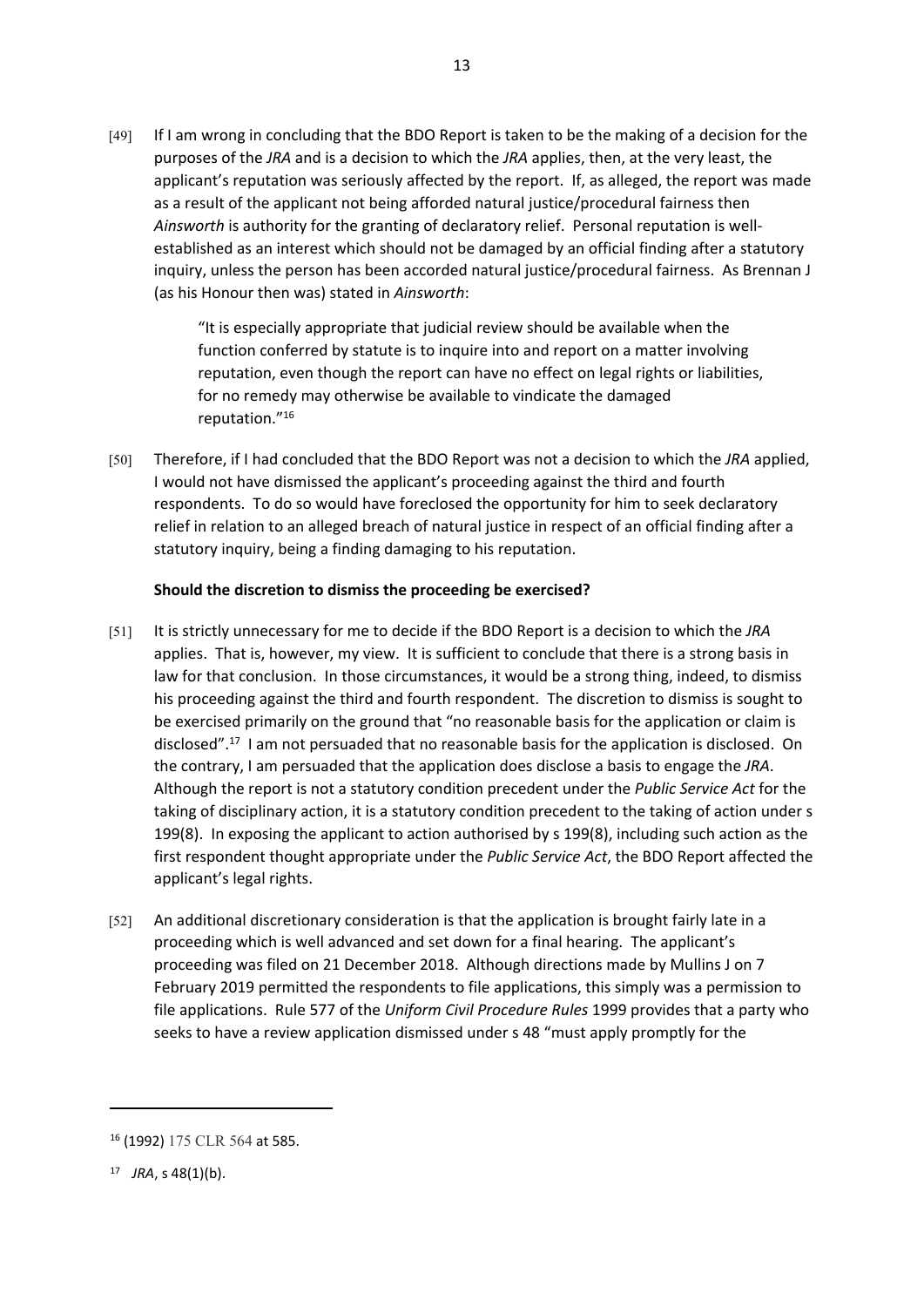dismissal".<sup>18</sup> The proceeding is now closer to the trial dates than to the date of filing. The applications to dismiss were not filed until 11 March and then were set down for hearing on 27 March 2019.

- [53] In circumstances in which I have concluded that the applicant has at least strong grounds to argue that the BDO Report is a decision to which the *JRA* applies and that, in any event, he should not be precluded from seeking appropriate declaratory relief in respect of a denial of natural justice in relation to a report that has seriously affected his reputation, it would be inappropriate to exercise my discretion at this stage to dismiss his proceeding against the third and fourth respondents under s 48. It is more desirable that the matter proceed to a hearing, especially in circumstances in which the applicant has filed substantial material and has a reasonable expectation of a trial on the merits in the near future.<sup>19</sup>
- [54] The third and fourth respondents' final submission is that the proceeding against them should be dismissed in circumstances where there is a continuing disciplinary proceeding, and therefore there is no utility in considering whether the report is open to judicial review. The submission is that any attack on the BDO Report should be considered "where it is of some practical effect and not simply for academic interest". I do not accept that submission. The BDO Report has had a practical effect upon the applicant and his reputation. It was the foundation for action being taken against him by the first respondent on behalf of the second respondent. The BDO Report is far from a matter of "academic interest" to the applicant.
- [55] I decline to exercise my discretion under s 48 to dismiss the applicant's proceeding against the third and fourth respondents.

### **The application by the first and second respondents**

- [56] The first and second respondents apply pursuant to s 48 of the *JRA* for the proceeding against them to be dismissed on the ground that none of the purported decisions of the first respondent is a "decision" for the purposes of Part 3 of the *JRA*. Alternatively, they seek the dismissal of certain aspects of the proceeding, so as to narrow its scope.
- [57] The purported decisions of the first respondent that are challenged in this proceeding are:
	- (a) a decision made by notice dated 24 September 2018 that the applicant is, subject to his response, liable to discipline under the *Public Service Act* 2008 (Qld) and the MNHHS policies for maladministration. (This decision is described in the application for review as "the September decision");
	- (b) the decision of the first respondent, notified by letters dated 24 September 2018 and 16 November 2018 to suspend him from duty under s 189(1) of the *Public Service Act* ("the suspension decisions");

<sup>&</sup>lt;sup>18</sup> Section 48(2)(b) of the JRA also seeks to ensure that any exercise of the power under s 48(1) "happens at the earliest possible time".

<sup>19</sup> *BHP Coal Pty Ltd v Treasurer and Minister for Trade and Investment* [2017] QSC 326 at [20] – [24].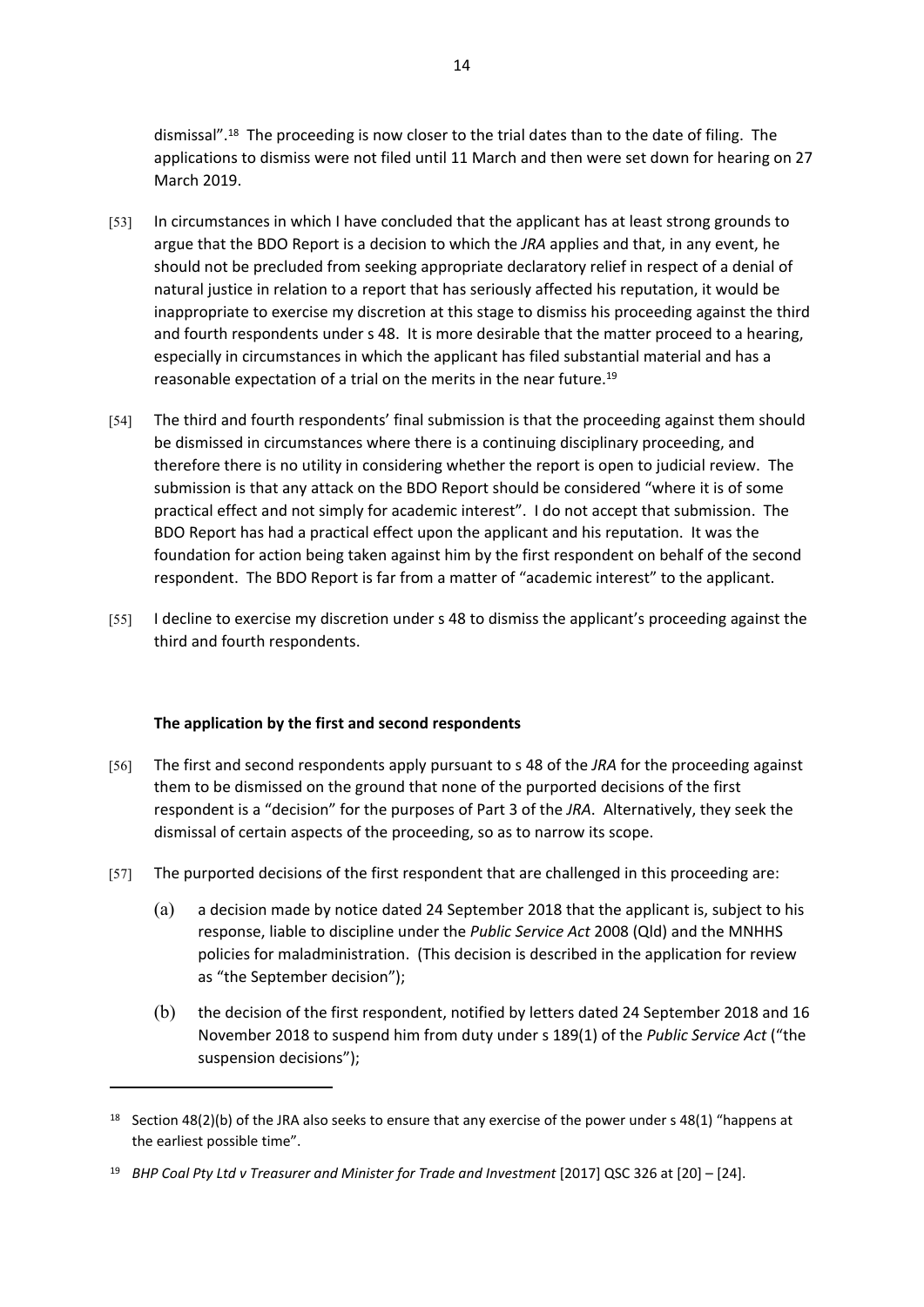(c) a decision made by notice dated 23 October 2018, which invited the applicant to show cause why he should not be disciplined for maladministration in breach of the *Public Service Act* ("the October decision").

### *The September decision*

- [58] The first and second respondents' submission that "the September decision" is not a "decision" that is reviewable under Part 3 of the *JRA* points to the fact that the first respondent's letter dated 24 September 2018, while stating "I am satisfied that, subject to your response, you are liable to discipline in accordance with the Act and MNHHS' policies", expressly stated that no decision had been made in relation to the applicant's employment. On this basis, the first and second respondents submit that the first respondent's decision did not finally determine anything and did not resolve or determine any substantive issue. Instead, the September decision is submitted to be a "step along the way", in that it commenced a particular procedure for the proper consideration of whether disciplinary action is appropriate. According to the first and second respondents, the September decision effectively commences a process of inquiry in relation to disciplinary matters. In addition, it is submitted to not alter or otherwise affect legal rights or obligations, so as to be a decision "under an enactment".
- [59] The first and second respondents have a reasonable argument that the September decision is a procedural rather than a substantive determination. However, it is also arguable that the decision to commence a disciplinary proceeding and the first respondent's finding that, subject to the applicant's response, he was "liable for discipline in accordance with the Act and MNHHS' policies", was a substantive finding. The fact that the decision had not been made at that stage to, for example, terminate the first respondent's employment does not mean that the decision was not one without consequences for the applicant's legal rights. After all, the power to suspend (the exercise of which was communicated in the same notice) only arises under s 189(1) if the chief executive reasonably believes the employee "is liable to discipline under a disciplinary law". Therefore, the first respondent's decision directly affected the applicant's legal rights by exposing him to suspension.
- [60] Although there is much to be said for the proposition that the September matter did not finally determine anything or resolve a substantive issue, the applicant's argument that it is a "decision" for the purposes of the *JRA* cannot be said to be without merit. In circumstances in which I have reached the conclusion that the decision to suspend is itself a "decision" for the purposes of the *JRA*, I do not consider that it is appropriate to strike out the part of the applicant's proceeding which relates to the September matter. It is not said that striking out that part of the proceeding would obviate the need for a hearing or shorten its duration. The "September decision" and the suspension were conveyed in the same letter. The evidence at the final hearing is unlikely to be affected by a decision on the point. Where the parties' competing contentions about whether the September decision is a "decision" are arguable, it is inappropriate to strike the matter out at this stage. To do so might simply generate an unnecessary interlocutory appeal and, if I was later found to be wrong in striking out that part of the application, the pending hearing might miscarry.

### *The suspension decision of 24 September 2018*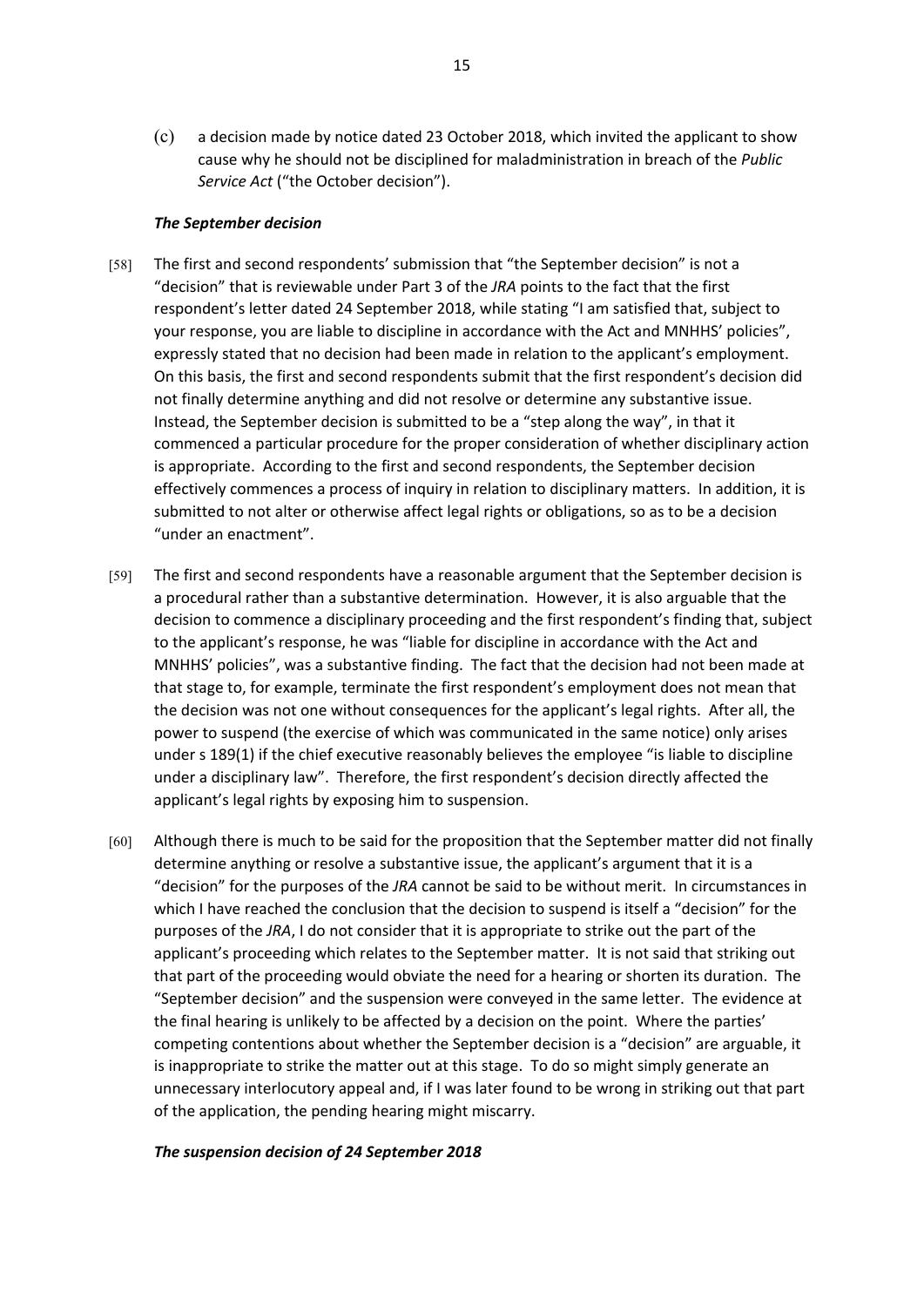- [61] This decision was made under an enactment. The applicant was not offered alternative or restricted duties. He was directed not to present himself in the vicinity of the PCH or any other facility within the MNHHS area than to seek necessary medical treatment or to visit family or friends receiving medical treatment, without prior permission. The decision to suspend had an immediate and practical effect on the applicant in that it precluded him from performing his ordinary duties. His affidavit shows that this had a significant effect on his ability to practise at other hospitals.
- [62] The first and second respondents point out in the present context that the applicant was suspended from duty on "full pay" and he was able to engage in alternative employment. However, the material suggests that the first and second respondents regard "full pay" as the applicant's base salary, which does not take into account overtime and fees earned from private practice. The 24 September 2018 suspension letter noted that the alternative employment the applicant was permitted to engage in did not include any other employment he held at the time of his suspension, including any private practice work for hospitals within MSHHS. Further, any alternative employment resulted in an adjustment to his pay.
- [63] *Dunstan v Orr*<sup>20</sup> supports the view that a suspension which has an immediate effect in precluding an employee from performing his or her ordinary duties is a decision which is amenable to judicial review under a statutory judicial review regime like the *JRA*. Besanko J based that conclusion upon the immediate effect of the decision in precluding the employee from performing ordinary duties. In addition, the suspension in that case operated to bring payment of the officer's salary to an end. The first and second respondents seek to distinguish the decision on that basis. However, I do not consider that this is a sufficient basis to distinguish the decision. The decision to suspend in this case precluded the applicant from performing his ordinary duties. It precluded him from exercising his right to undertake private practice for hospitals within the Metro North area. It affected his livelihood. It was a substantive, not a procedural, decision, which directly affected the applicant's legal rights. In my opinion, it is a "decision" to which the *JRA* applies.
- [64] Had the matter been less clear, I nevertheless would have declined to exercise my discretion to dismiss the application to review the decision under Part 3 of the *JRA* at this stage.

### *Confirmatory decisions to suspend*

[65] The applicant has received other letters, including the one noted in his application, which have advised that his suspension was being monitored and that the matters being considered under the Discipline Policy were not finalised. In substance, these letters communicated decisions to confirm his suspension. The decisions to confirm his suspension were communicated on 12 October, 16 November and 21 December 2018, and on 25 January and 28 February 2019, with a further confirmation anticipated at the end of March 2019. In the light of the first and second respondents' position that these communications simply confirm the earlier suspension, and are not new decisions to suspend, I would not regard any of them as being a "decision" for the purposes of Part 3 of the *JRA*. The position would be otherwise if the first and second respondents' position was that any of these decisions had the effect of replacing

<sup>20</sup> (2008) 217 FCR 559; [2008] FCA 31 at [101].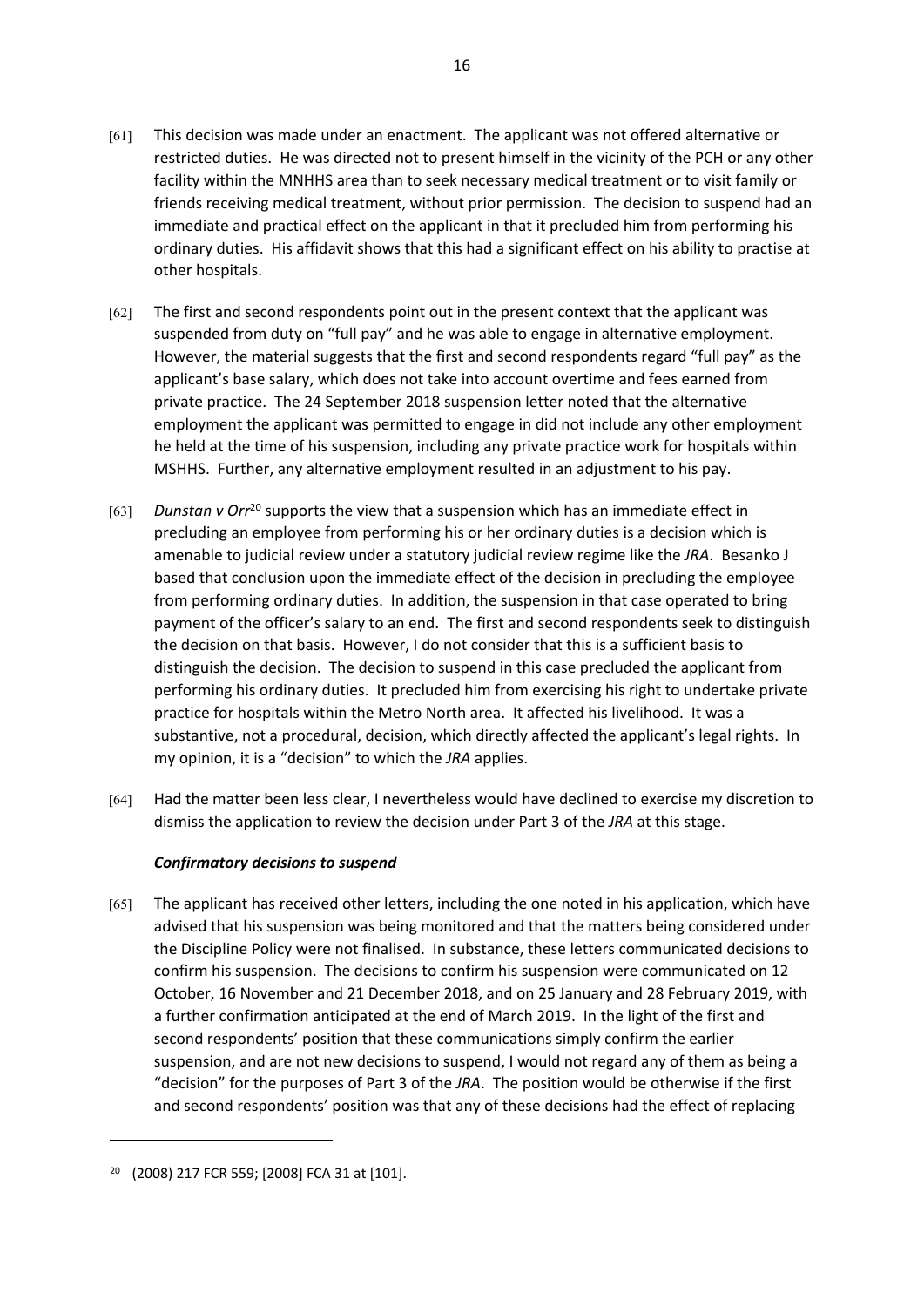or overtaking the earlier 24 September 2018 suspension decision. The making of these confirmatory decisions remain relevant to the financial and other consequences of the applicant's decision and to his application for an extension of time to challenge the 24 September 2018 suspension decision.

#### *The October decision*

- [66] The applicant also seeks to review the decision of the first respondent on behalf of the second respondent made by notice dated 23 October 2018 which invited the applicant to provide a response to the first respondent's letters of 24 September and 12 October 2018. The applicant characterises this as a decision which invited the applicant to "show cause" why he should not be disciplined for maladministration. That is one way to characterise a letter, which did not in fact use the words "show cause". Instead, the letter indicated that, if substantiated, the alleged maladministration might amount to misconduct and a breach of the relevant Code of Conduct.
- [67] The first and second respondents submit, correctly in my view, that the 23 October 2018 invitation to provide a response was not a final decision, and was not operative and determinative of any substantive issue. Its apparent purpose was to afford the applicant procedural fairness in relation to an ongoing disciplinary process. Therefore, I would not regard the October decision as a decision to which Part 3 of the *JRA* applies. If requested, I would make a formal order striking out subparagraph (b) of the application. However, I perceive that the proceeding as a whole will go to a final hearing in which, in the light of my ruling, the October decision will not be a decision which the applicant challenges pursuant to Part 3 of the *JRA*. If, however, the applicant or the first and second respondents seek an order in relation to that point so as to generate an appeal right or to formally narrow the scope of the application for review under Part 3 of the *JRA*, I will make the necessary order.

#### **The continuation of the proceeding against the first and second respondents**

- [68] The BDO Report triggered action by the first respondent. Since the BDO Report was prepared under s 199 of the *Hospitals & Health Boards Act*, the evidence strongly suggests that the first respondent considered it appropriate to take action in relation to the matters identified in the BDO Report, and that such action included suspending the applicant from duty. I have concluded that the decision to suspend is amenable to judicial review. If I had not reached that conclusion then I would nevertheless have been disinclined to dismiss the proceeding against the first and second respondents. The BDO Report was foundational to the decision to suspend. The applicant seeks orders in relation to the BDO Report and its reputational and other consequences, particularly the decision to suspend him. If the BDO Report is successfully challenged and set aside under the *JRA* or declared to have been made in breach of natural justice/procedural fairness and of no effect as a matter of law, then the applicant is likely to seek declaratory and ancillary relief in the Court's inherent jurisdiction setting aside his suspension. On that basis, the first and second respondents would appear to have been properly joined as respondents because of their interest in whether or not such relief is granted.
- [69] The applicant advances separate and additional bases to challenge the first respondent's decisions. It is unnecessary to detail them. They allege a reasonable apprehension of bias by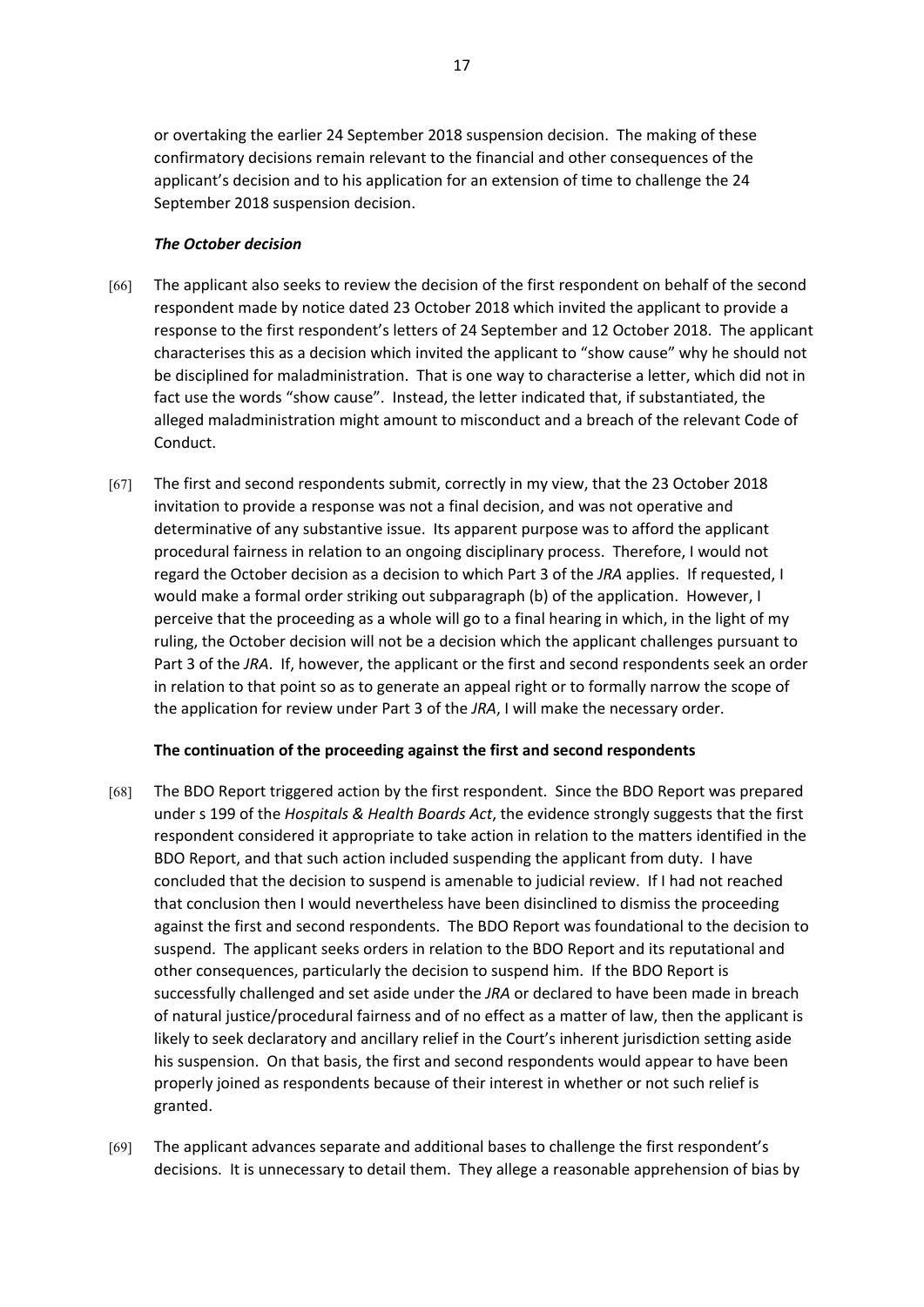association, actual bias and/or a conflict of interest arising from dealings between the applicant and the first respondent. There are also allegations of a breach of procedural fairness.

[70] The application for a statutory order of review and application for review filed 21 December 2018 seeks a variety of orders, including an order quashing the BDO Report, the applicant's suspension and other decisions. It seeks declarations of invalidity and an order to not proceed further with the disciplinary proceedings against the applicant. It is not apparent to what extent the applicant intends the proceeding to engage Part 5 of the *JRA*. Alleged jurisdictional errors in respect of decisions which would attract prerogative orders are not clearly identified. It is possible that the applicant can seek certain relief because the relevant decision is amenable to judicial review under the general law on the grounds of a jurisdictional error, such as the denial of natural justice. However, the submissions of the parties proceed on the basis that the focus of the applicant's proceeding against the first and second respondents will be on Part 3, rather than Part 5, of the *JRA*. So much was acknowledged at the hearing before me by Mr Murdoch QC. In the circumstances, it seems appropriate for the applicant to particularise in advance of the final hearing the decision, if any, in respect of which relief under Part 5 of the *JRA* is sought and the grounds for judicial review if reliance is placed upon Part 5 of the *JRA*.

#### **Extension of time**

- [71] An application for a statutory order of review under Part 3 of the *JRA* must be made within 28 days. The first and second respondents applied to have the applicant's proceeding against them declared incompetent as being filed out of time. The applicant's approach had been to seek an extension of time at the final hearing. However, the matter having been raised at the hearing before me, his counsel applied for an extension of time. Under s 26(1)(b) the Court may allow further time for an application under Part 3, and under s 46 the Court may grant an extension of the three months that applies to the making of an application under Part 5. The discretionary considerations that apply to s  $26(1)(b)$  are well-established.<sup>21</sup>
- [72] In this matter the applicant has explained his delay, including attempts to obtain a full copy of the BDO Report. The first and second respondents do not point to any prejudice arising from the delay. The course of correspondence indicates that the applicant was likely to challenge the matters which he has challenged in this proceeding. Apart from their arguments as to whether the decisions were amenable to judicial review, the first and second respondents do not submit that the application is without merit. I have not been invited to form any view about the applicant's prospects of success at the final hearing, and therefore do not do so. In circumstances in which the first and second respondents do not assert any prejudice arising from the delay in filing the application for judicial review and in which the proceeding against them is not said to be without prospects, it is appropriate to grant any necessary extension of time required so as to permit the filing of the application on 21 December 2018.

<sup>21</sup> See, for example, *Waratah Coal Pty Ltd v Nicholls* [2013] QSC 68 at [39]; *Kuku Djungan Aboriginal Corporation v Christensen* [1993] 2 Qd R 663 at 665; *Hoffman v Queensland Local Government Superannuation Board* [1994] 1 Qd R 369 at 372.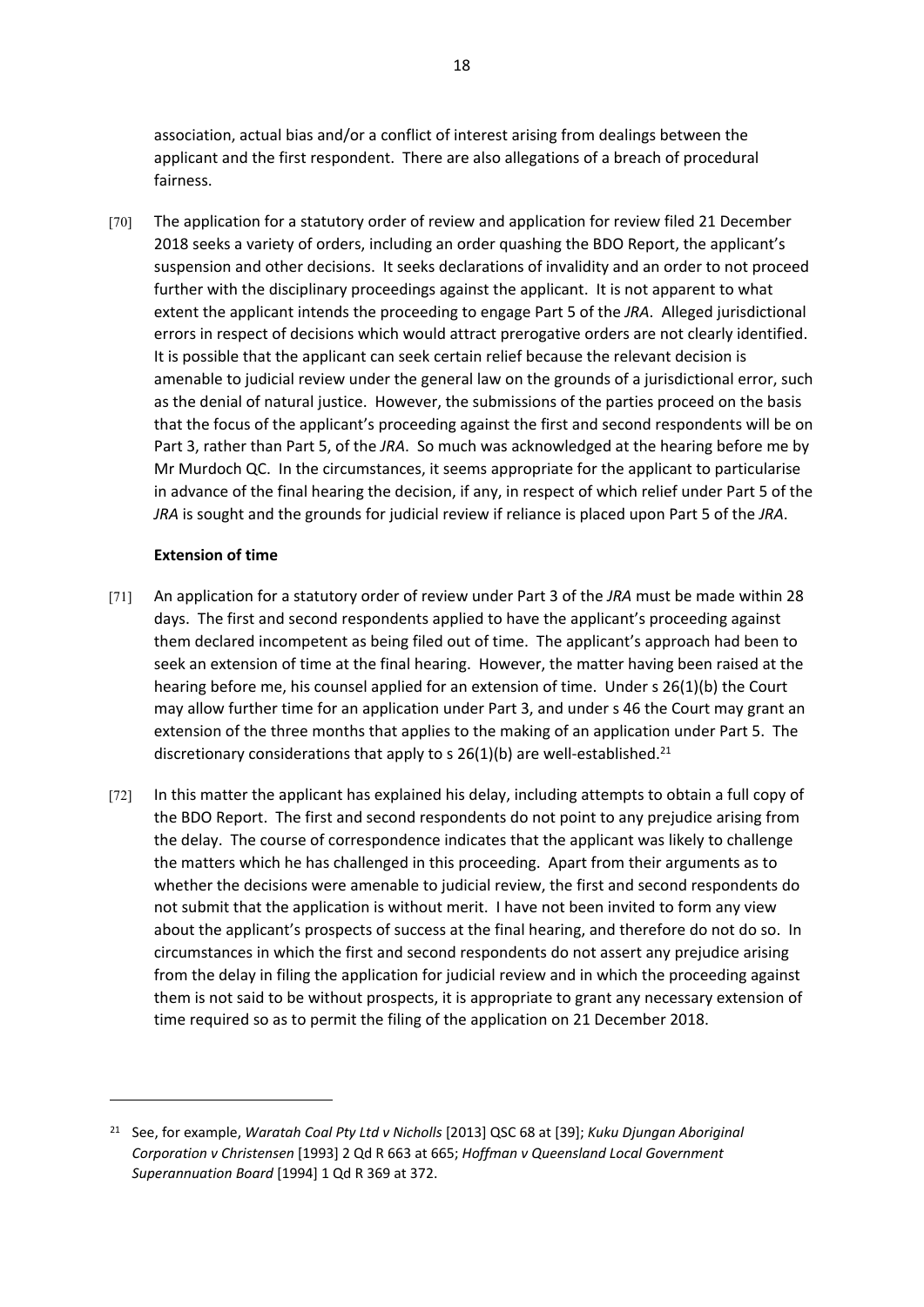## **Conclusion – the s 48 application by the third and fourth respondents over the BDO Report**

- [73] The BDO Report was an essential pre-condition to action by the first respondent pursuant to s 199(8) of the *Hospital and Health Boards Act* 2011. It is reasonably apparent that the first respondent took action pursuant to s 199(8). The action he took included action with respect to the applicant's employment, specifically to set in train disciplinary proceedings and to suspend him from duty. That action was founded on the BDO Report and its finding of maladministration identified in the report with respect to the applicant and ICOP.
- [74] The BDO Report was a substantive determination of matters about which the health service investigators had been required to report, and was an essential preliminary to the first respondent's decision to take action pursuant to s 199. The BDO Report therefore was a "decision" according to the definitions of ss 4 and 6 of the *JRA*.
- [75] The BDO Report affected the applicant's legal rights by directly exposing him to action by the first respondent under s 199(8) which affected his right to perform his normal duties and to attend at the PCH to do so.
- [76] The fact that the action included the exercise of powers under the *Public Service Act* does not alter the fact that the taking of action was authorised by s 199(8). This is especially so when the exercise of powers under the *Public Service Act* was founded on the same matter as the exercise of power under s 199(8), namely the findings in the BDO Report. The BDO Report was made under an enactment and is a "decision" to which the *JRA* applies.
- [77] In any case, the applicant's claim over reputational damage caused to him by the BDO Report engages the Court's jurisdiction to grant declaratory relief, and does not require him to establish that the report is a decision to which the *JRA* applies.
- [78] In the circumstances, including the pending final hearing for which the applicant has prepared, I decline to exercise my discretion under s 48 to dismiss the applicant's proceeding against the third and fourth respondent.

### **Conclusion – the s 48 application by the first and second respondents**

- [79] I have concluded that at least the suspension decision and, arguably, the related decision by which the first respondent expressed that he was satisfied that the applicant was "liable to discipline" in accordance with the *Public Service Act* are decisions to which the *JRA* applies.
- [80] The subsequent confirmations of the applicant's suspension would not appear to be separate decisions since they are consistent with the position that the decisions notified on 24 September 2018 remained operative. The October 2018 invitation to respond is not a decision to which the *JRA* applies.
- [81] I decline to exercise my discretion under s 48 to dismiss the applicant's proceeding against the first and second respondents. They are appropriate respondents to the applicant's proceeding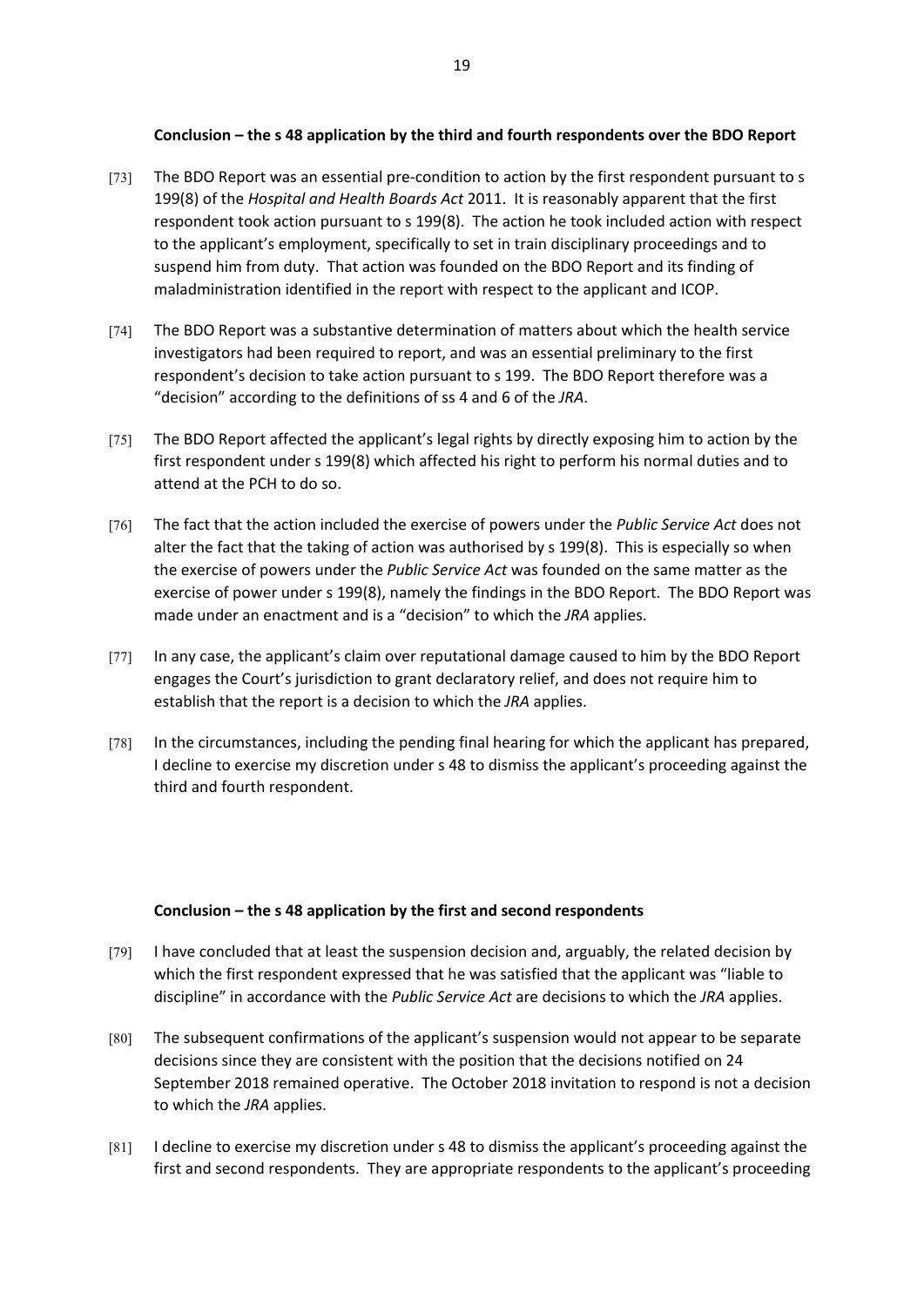to quash the BDO Report, and, as a result to halt the suspension and disciplinary proceedings which are based upon the BDO Report and its finding of maladministration. In addition, the first and second respondents are proper respondents to the proceeding which seeks to challenge the decisions of the first respondent notified on 24 September 2018. These decisions affected the applicant's legal right to continue to perform his duties at PCH and to undertake private practice at hospitals in the Metro North area.

## **Orders**

- [82] Subject to any additional orders formally striking out "the October decision" for the purposes of review under Part 3 of the *JRA* and directing particulars of any reliance upon Part 5 of the *JRA*, I propose to order:
	- 1. The time for filing the application for a statutory order for review be extended to 21 December 2018.
	- 2. The applications filed on 11 March 2019 pursuant to s 48 of the *Judicial Review Act* 1991 to dismiss the proceeding be dismissed.
- [83] The applicant has enjoyed substantial success in resisting the applications to dismiss and the appropriate order as to costs would appear to be:
	- 3. The respondents pay the applicant's costs of and incidental to the applications filed 11 March 2019 to be assessed on the standard basis.

### **Other matters – alternative dispute resolution and resolution of the proceeding**

- [84] I emphasise that I have not embarked upon a consideration of the merits of the principal proceeding. In essence, I have been required to decide some legal issues about whether relevant decisions are "decisions" within the meaning of the *JRA*. I have not been required to embark upon an assessment of the merits of the principal proceeding and, in any event, would not be able to do so because the respondents have yet to file their material.
- [85] The following observations relate to the resolution of the principal proceeding at either mediation or trial. I trust they will assist the parties to resolve matters at a minimum of expense.
- [86] The starting point is that judicial review proceedings do not concern the merit of decisions. The Supreme Court does not sit as a merits review tribunal. Instead, the applicant must establish a ground for judicial review or that he has been denied natural justice/procedural fairness so as to warrant declaratory and other relief in the court's inherent jurisdiction in accordance with the principles in *Ainsworth.*
- [87] The next observation is that this proceeding will not resolve employment issues between the applicant and the second respondent, let alone personal and professional relationships between the parties. The resolution of this judicial review proceeding (either in favour of the applicant or the respondents) will not resolve the future working relationship between the applicant and the second respondent. It may affect his current suspension and ongoing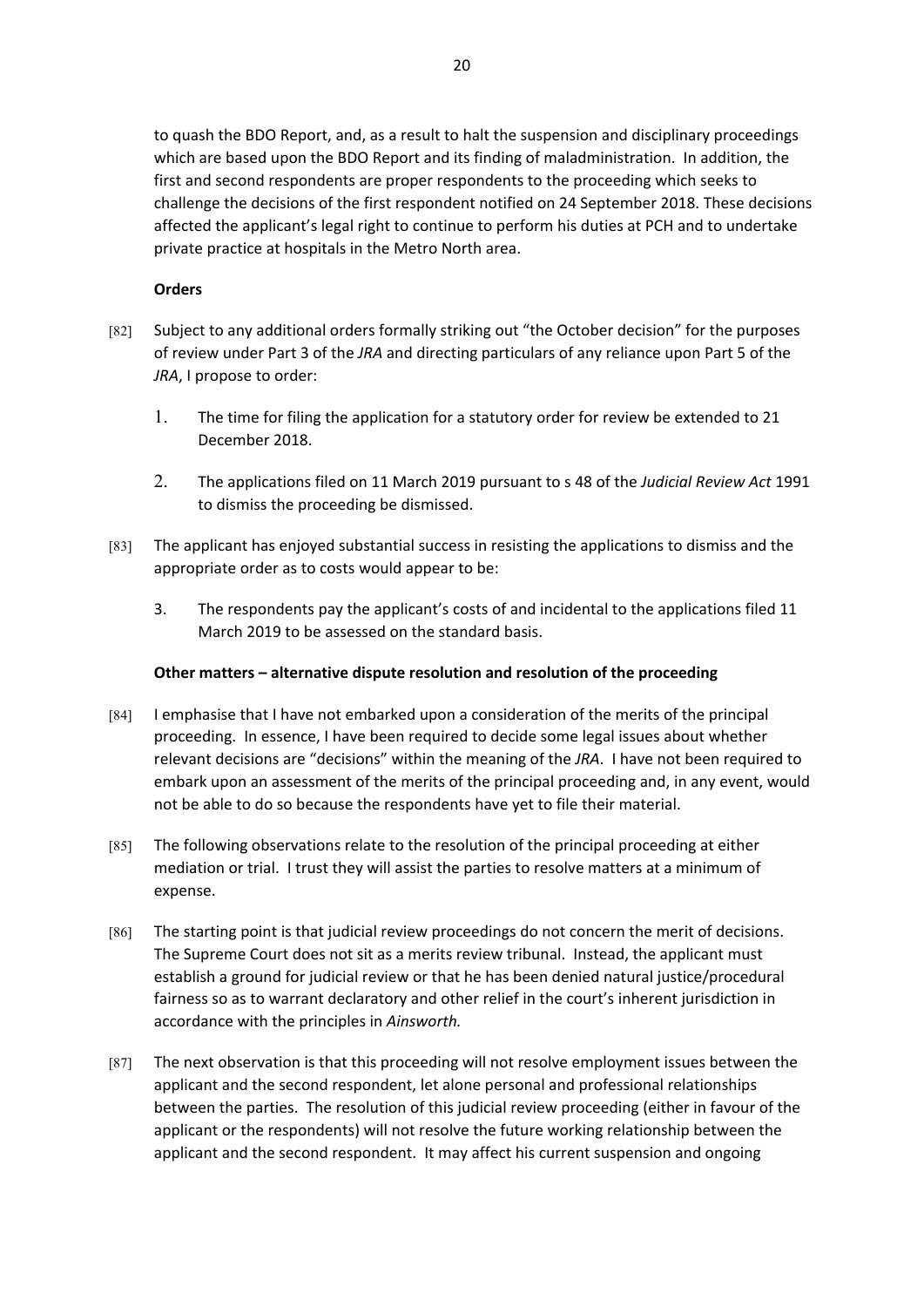disciplinary proceedings if he succeeds. But it will not decide his future employment with the second respondent.

- [88] It should be added that this proceeding and proceeding No. 9090/18 in relation to an earlier decision to suspend are not claims for damages over financial loss resulting from suspension or loss of reputation.
- [89] I mention that the status of that earlier proceeding is not clear to me. No order has been made for it to be heard together with this proceeding. The matter was adjourned to the registry on 25 September 2018 to be relisted on three clear days' notice. The parties will need to clarify with the court what their intentions are in relation to that matter and obtain appropriate directions about its conduct in due course.
- [90] The cost of this proceeding to date must be enormous and the collective costs to be incurred by the parties by the end of a trial will be substantially greater. The existing affidavit material is voluminous. The personal costs to parties, including the hurt suffered by allegations and counter-allegations must be significant. If the matter proceeds to a final hearing then the parties will be airing dirty laundry in public, at great private and public cost.
- [91] The limitations on a judicial review proceeding of this kind resolving all of the issues between the parties, and the personal and financial cost associated with a proceeding of this scale, warrant the parties pursuing an alternative form of dispute resolution.
- [92] A mediation can offer forms of resolution that a court cannot. It can spare the parties the anxiety and uncertainty of litigation and the collective damage done to reputations as allegations and counter-allegations are played out in public. Depending on the scope of the matters that are defined by the parties to be the subject of mediation, it can resolve matters which this proceeding is incapable of resolving. An early resolution of this matter at a mediation may enable:
	- Professor Walters to devote his time and energy to the practice of cardiology, rather than to being a litigant;
	- Mr Drummond to devote his time and energy to the challenging task of being the Chief Executive of the second respondent, rather than responding to the applicant's allegations against him and spending an inordinate amount of time in the company of lawyers; and
	- The second respondent to devote resources to the health care of Queenslanders and reducing hospital waiting lists, rather than to litigation.
- [93] A good start, with or without the assistance of a mediator, would be for BDO to withdraw any insinuation of corrupt conduct made in its report if, on reflection, there is no evidence to support such a serious insinuation and it was made without according the applicant natural justice in relation to that matter.
- [94] I imagine that many members of the public would be curious as to why, assuming the validity of the BDO's findings in relation to alleged neglect in governance of the ICOP, it was thought necessary to suspend the applicant from his important clinical work at PCH and all other facilities in the Metro North area. A mediator might be able to explore that matter, and work